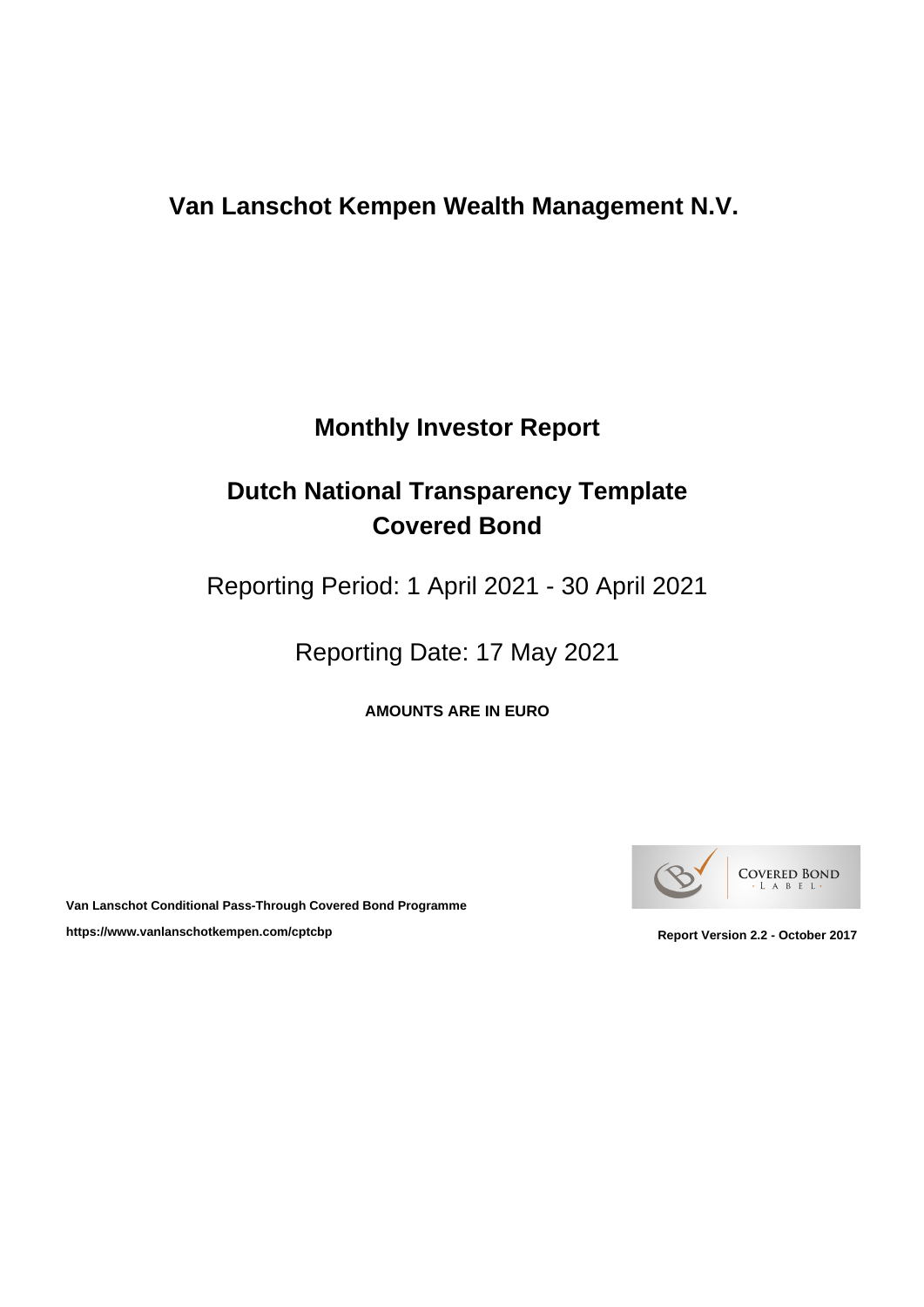#### **Table of Contents**

|                                                   | Page           |
|---------------------------------------------------|----------------|
| <b>Covered Bonds</b>                              | 3              |
| <b>Asset Cover Test</b>                           | $\overline{4}$ |
| <b>Counterparty Credit Ratings &amp; Triggers</b> | 5              |
| Ledgers & Investments                             | 6              |
| Regulatory Information                            | $\overline{7}$ |
| <b>Stratifications</b>                            | 8              |
| Glossary                                          | 26             |
| <b>Contact Information</b>                        | 29             |
|                                                   |                |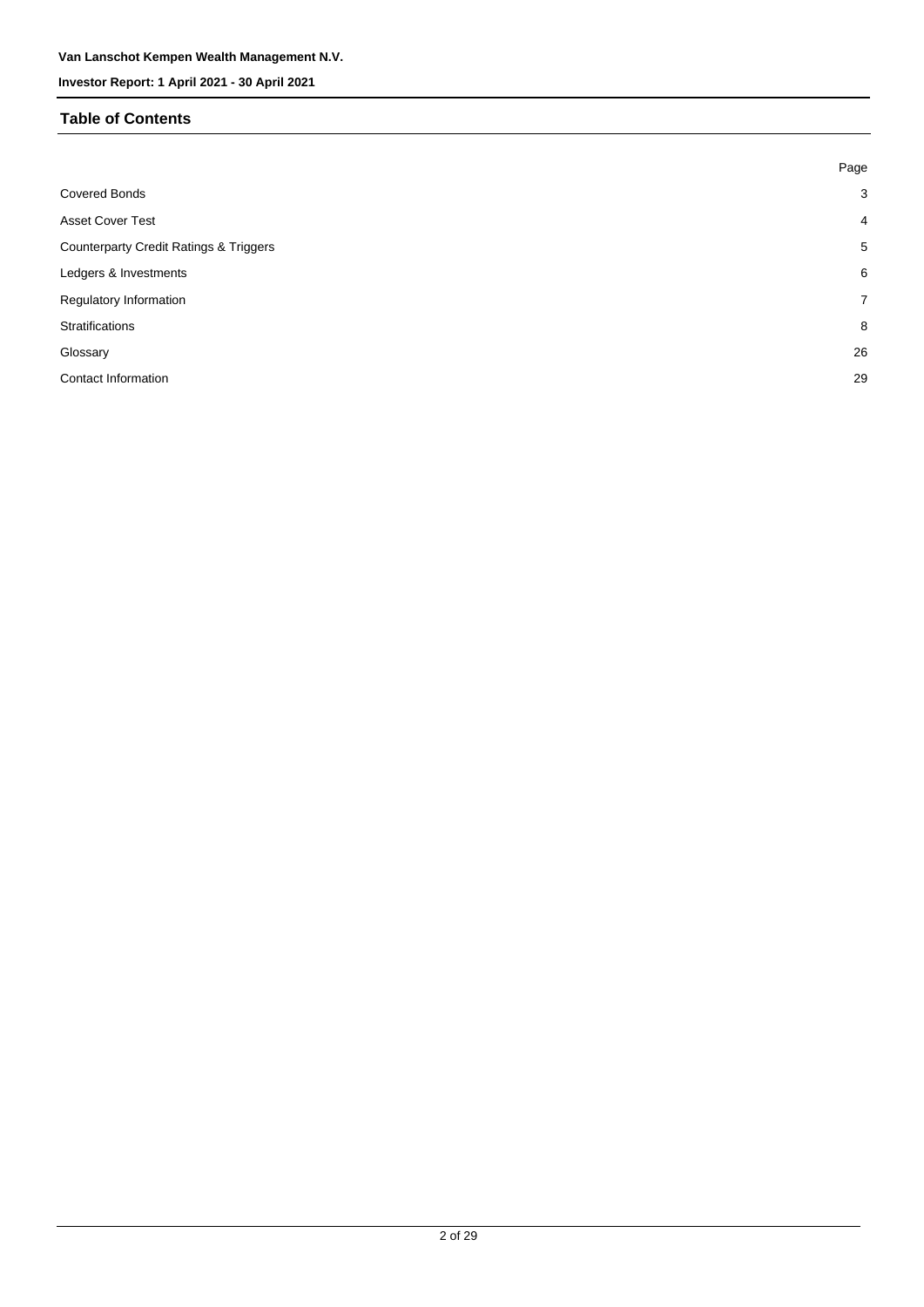#### **Covered Bonds**

| Series    | <b>ISIN</b>  | Currencv   | <b>Initial Principal</b><br>Balance* | Outstanding<br>Amount* | Coupon  | <b>Issuance</b><br>Date | Maturity<br>Date | <b>IRS Counterparty</b> | Redemption<br>Type | <b>LCR HQLA</b><br>Category |
|-----------|--------------|------------|--------------------------------------|------------------------|---------|-------------------------|------------------|-------------------------|--------------------|-----------------------------|
| Serie 2   | XS1224002474 | <b>EUR</b> | 500,000,000                          | 500,000,000            | 0.2750% | 28/04/15                | 28/04/22         |                         | Pass-through       |                             |
| l Serie 3 | XS1387192435 | <b>EUR</b> | 500,000,000                          | 500,000,000            | 0.3750% | 31/03/16                | 31/03/23         |                         | Pass-through       |                             |
| Serie 4   | XS1565570212 | <b>EUR</b> | 500,000,000                          | 500,000,000            | 0.8750% | 15/02/17                | 15/02/27         |                         | Pass-through       |                             |

\* Amounts to be reported in the relevant currency, and also the euro-equivalent amounts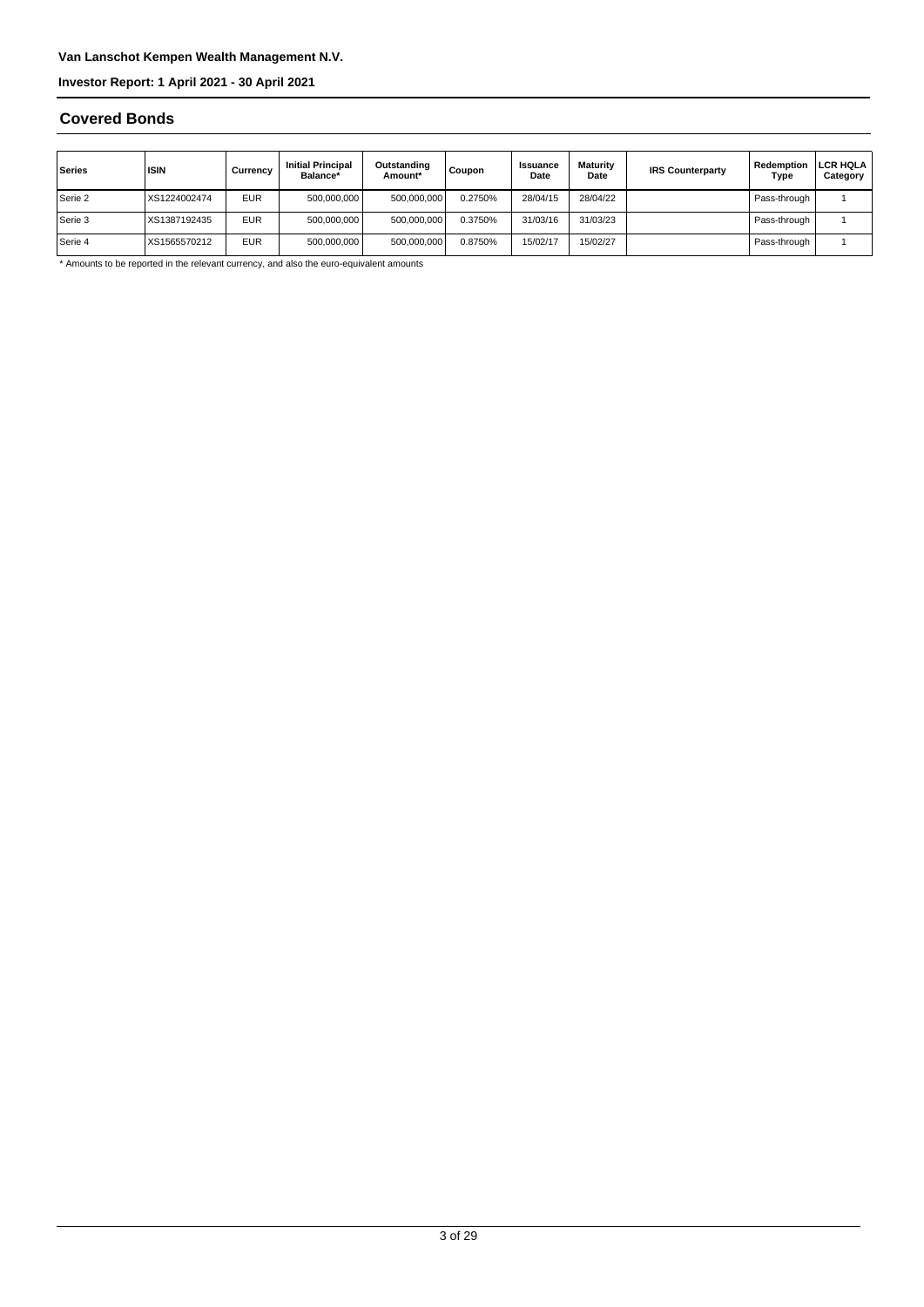#### **Asset Cover Test**

| <b>Asset Cover Test</b>                     |                  |
|---------------------------------------------|------------------|
| Α                                           | 1,633,848,866.08 |
| В                                           | 2,754,951.38     |
| С                                           | 0.00             |
| D                                           | 0.00             |
| Ε                                           | 0.00             |
| X                                           | 0.00             |
| Υ                                           | 0.00             |
| Ζ                                           | 0.00             |
| A+B+C+D+E-X-Y-Z                             | 1,636,603,817.46 |
| Outstanding bonds                           | 1,500,000,000.00 |
| Pass/Fail                                   | Pass             |
| <b>ACT Cover Ratio</b>                      | 109.11%          |
| Parameters                                  |                  |
| Asset percentage                            | 95.00%           |
| Cap LTV Cut-Off indexed valuation % non-NHG | 80.00%           |
| Cap LTV Cut-Off indexed valuation % NHG     |                  |
| % of Index Increases                        | 90.00%           |
| % of Index Decreases                        | 100.00%          |
| Reserve Fund Required Amount                | 1,916,267.12     |
| Supplemental Liquidity Reserve Amount       |                  |
| Deduction Set-Off                           | 60,221,256.81    |
| Ratings                                     |                  |
| S&P                                         | AAA              |
| Moody's                                     | N/A              |
| Fitch                                       | AAA              |
| Other                                       |                  |
| <b>UCITS</b> compliant                      | True             |
| CRR compliant                               | True             |
| <b>ECBC Label compliant</b>                 | True             |
| Overcollateralisation                       |                  |
| Legally required minimum OC                 | 5.00%            |
| Documented minimum OC                       | 15.00%           |
| Available Nominal OC                        | 18.77%           |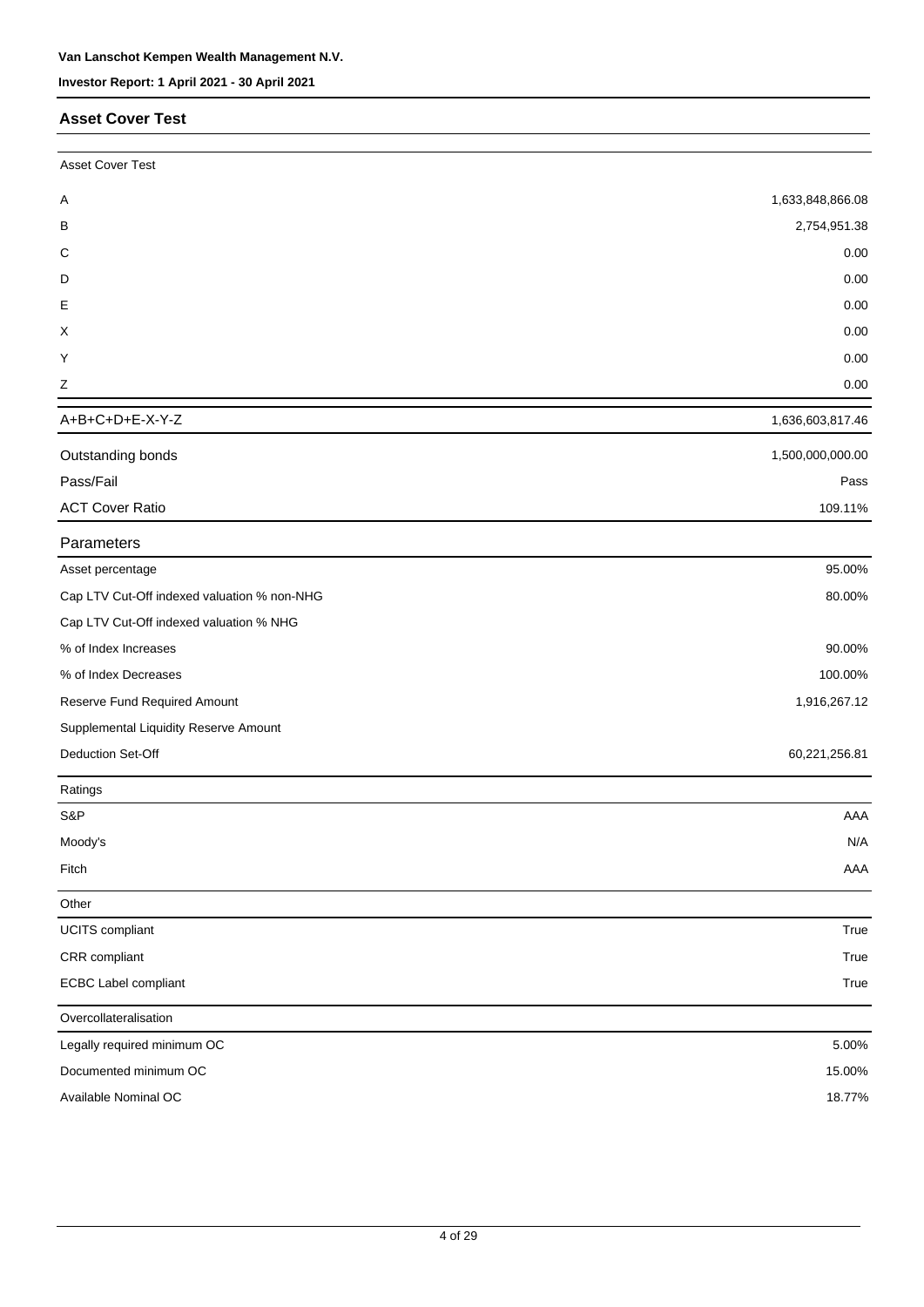#### **Counterparty Credit Ratings & Triggers**

|                         |                                                  | S&P (ST/LT)       |                   | Moody's (ST/LT)   |                   | Fitch (ST/LT)     |                   | <b>DBRS (ST/LT)</b> |                   |                                                                                   |  |
|-------------------------|--------------------------------------------------|-------------------|-------------------|-------------------|-------------------|-------------------|-------------------|---------------------|-------------------|-----------------------------------------------------------------------------------|--|
| Role                    | Party                                            | Rating<br>trigger | Current<br>rating | Rating<br>trigger | Current<br>rating | Rating<br>trigger | Current<br>rating | Rating<br>trigger   | Current<br>rating | Consequence if breached*                                                          |  |
| <b>CBC Account Bank</b> | Société Générale S.A<br>Amsterdam Branch         | $\overline{A}$    | $A-1/A$           |                   |                   | F1/A              | F1/A              |                     |                   | Issuer Account Bank might be<br>replaced or any other action<br>might be taken    |  |
| l Issuer                | Van Lanschot Kempen<br>Wealth Management<br>N.V. | $A-1/A$           | $A-2$ / BBB+      |                   |                   | F1/A              | $F2/BBB+$         |                     |                   | An additional amount to cover<br>the set-off risk should be taken<br>into account |  |

\* Event is triggered if credit rating is below the rating as mentioned in the table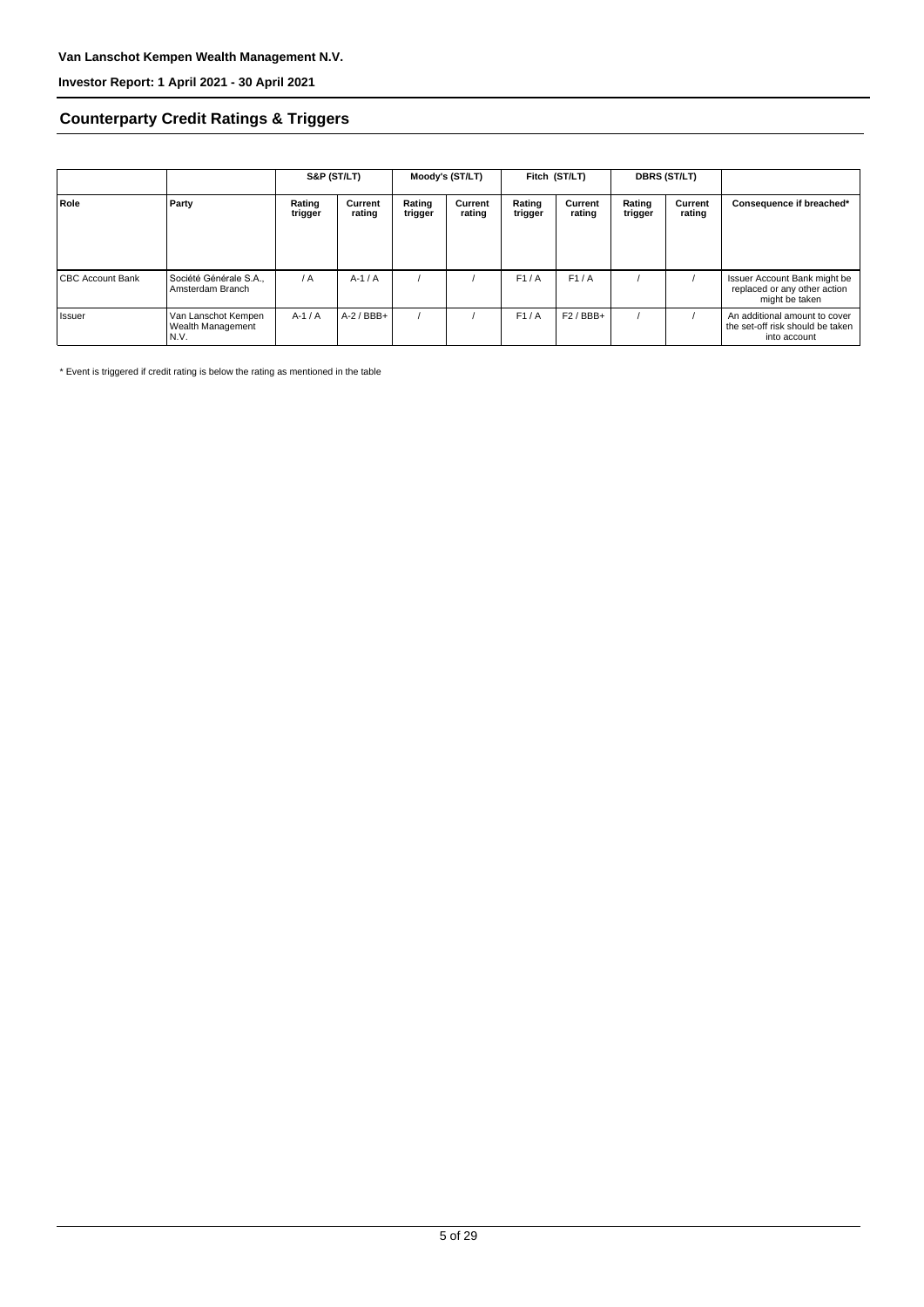#### **Ledgers & Investments**

#### **Ledgers**

| <b>Total</b>            | 1,916,267.12 |
|-------------------------|--------------|
| Reserve Fund Ledger     | 1,916,267.12 |
| <b>Principal Ledger</b> | 0.00         |
| Revenue Ledger          | 0.00         |

#### **Investments**

| <b>Substitution Assets Balance</b> | 0.001 |
|------------------------------------|-------|
| Authorised Investments Balance     | 0.001 |
| <b>Total</b>                       | 0.001 |

#### **Liquidity Buffer**

| <b>Inflows</b>                    | 31,474,028.10 |
|-----------------------------------|---------------|
| Cash<br><b>Bonds</b>              | 1,930,978.77  |
| <b>Available Liquidity Buffer</b> | 33,405,006.87 |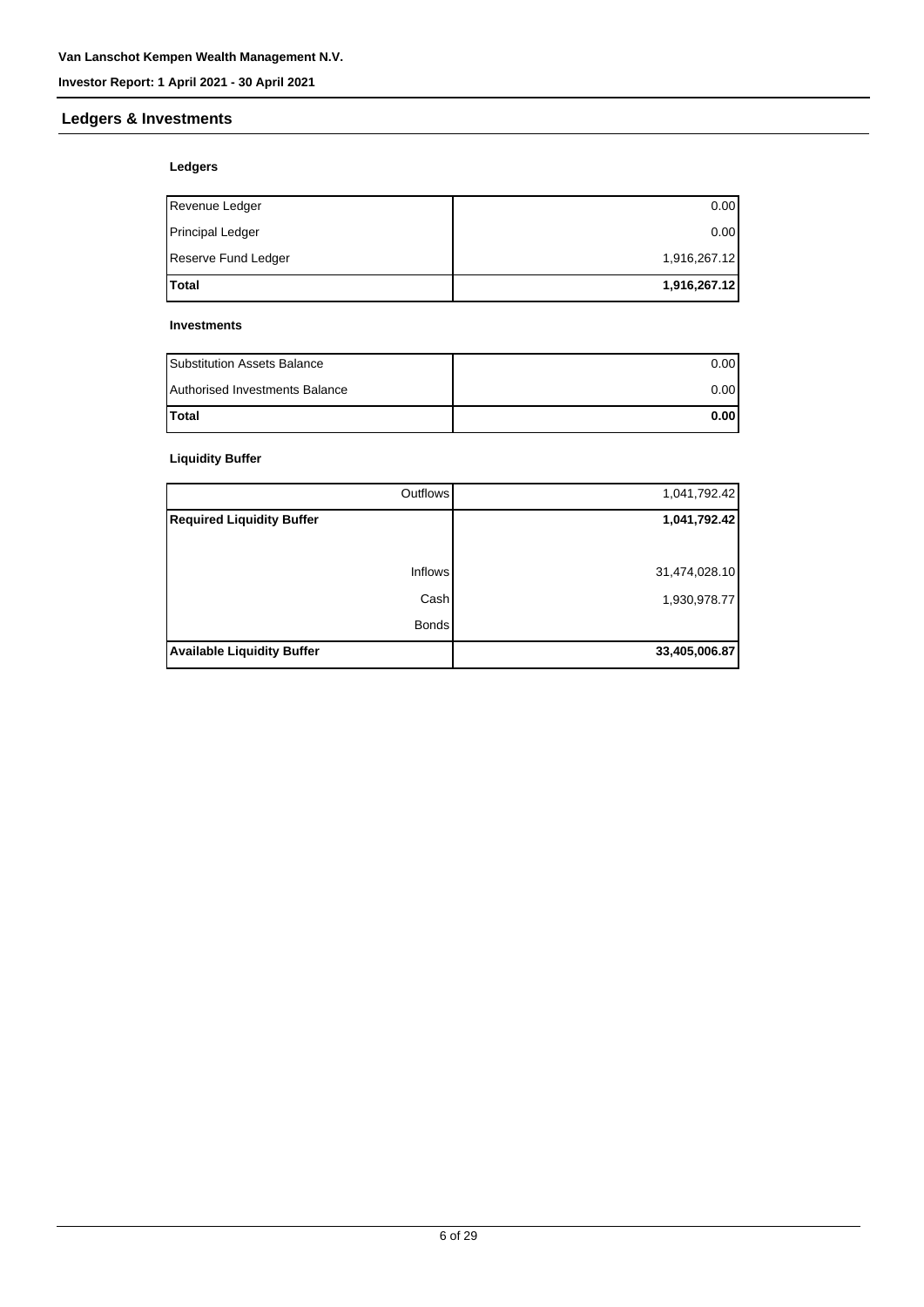#### **Regulatory Information**

#### **CRR Article 129**

**Article 129 CRR "Exposures in the form of covered bonds" (7) Exposures in the form of covered bonds are eligible for preferential treatment, provided that the institution investing in the covered bonds can demonstrate to the competent authorities that: (a)** it receives portfolio information at least on: (i) the value of the covered pool and outstanding covered bonds; value of the cover pool table Portfolio characteristics value of the outstanding covered bonds table Covered Bonds (ii) the geographical distribution and type of cover assets, loan size, interest rate and currency risks; geographical distribution of cover assets table 14 Geographical Distribution type of cover assets table Portfolio Characteristics loan size table 3 Outstanding Loan Amount interest rate risk and currency risk table Covered Bonds for coupon and currency information of the covered bonds table 10 Coupon for coupons of mortgages table Counterparty Ratings & Triggers for IRS/TRS information See base prospectus for information about hedging Only EUR denominated mortgages: see BP (iii) the maturity structure of cover assets and covered bonds; and

| <i>maturity structure of cover assets</i> table 6 Legal Maturity                                                      |                                 |
|-----------------------------------------------------------------------------------------------------------------------|---------------------------------|
| maturity structure of covered bonds table Covered Bonds                                                               |                                 |
| (iv) the percentage of loans more than ninety days past<br>due:                                                       | table Delinguencies             |
| (b) the issuer makes the information referred to in point (a)<br>available to the institution at least semi annually. | table Portfolio Characteristics |
|                                                                                                                       |                                 |

#### **Overcollateralisation**

| Legally required minimum OC | table Asset Cover Test |
|-----------------------------|------------------------|
| Documented minimum OC       | table Asset Cover Test |
| Nominal OC                  | table Asset Cover Test |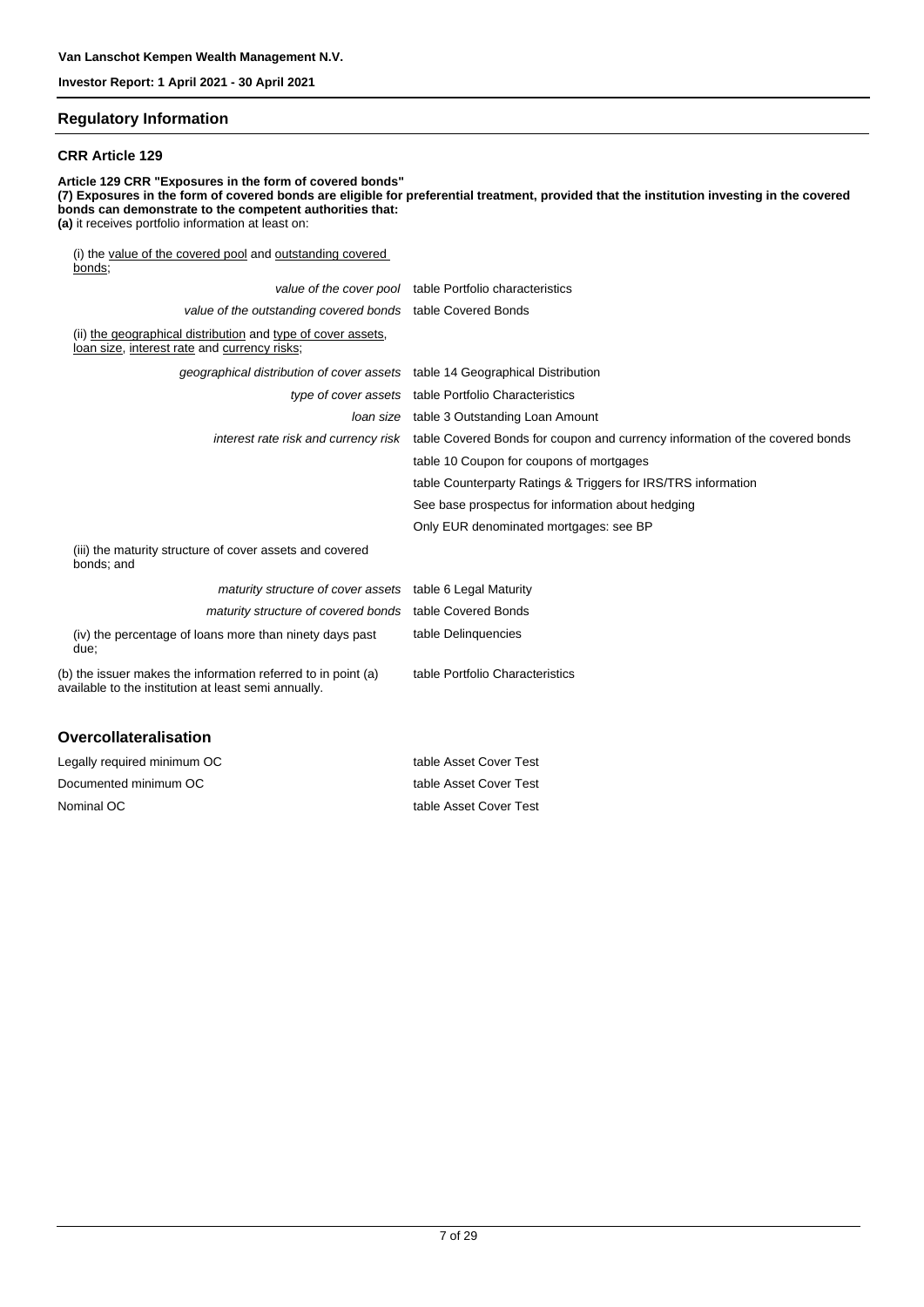## **Stratifications**

| <b>Portfolio Characteristics</b>                             |                             |
|--------------------------------------------------------------|-----------------------------|
| Principal amount                                             | 1,784,963,904.93            |
| Value of saving deposits                                     | 6,234,183.36                |
| Net principal balance                                        | 1,778,729,721.57            |
| <b>Construction Deposits</b>                                 | 3,314,562.95                |
| Net principal balance excl. Construction and Saving Deposits | 1,775,415,158.62            |
|                                                              |                             |
| Number of loans                                              | 3,773                       |
| Number of loanparts                                          | 7,323                       |
| Average principal balance (borrower)                         | 471,436.45                  |
| Average principal balance (loanpart)                         | 243,747.63                  |
| Weighted average current interest rate                       | 2.18%                       |
| Weighted average maturity (in years)                         | 20.22                       |
| Weighted average remaining time to interest reset (in years) | 7.42                        |
| Weighted average seasoning (in years)                        | 6.75                        |
| Weighted average CLTOMV                                      | 64.83%                      |
| Weighted average CLTIMV                                      | 52.10%                      |
| Maximum current interest rate                                | 6.55%                       |
| Minimum current interest rate                                | 0.68%                       |
|                                                              |                             |
| Type of cover assets:                                        | Dutch Residential Mortgages |
| Currency Portfolio:                                          | <b>EUR</b>                  |
| Frequency of publication National Transparancy Template:     | Monthly                     |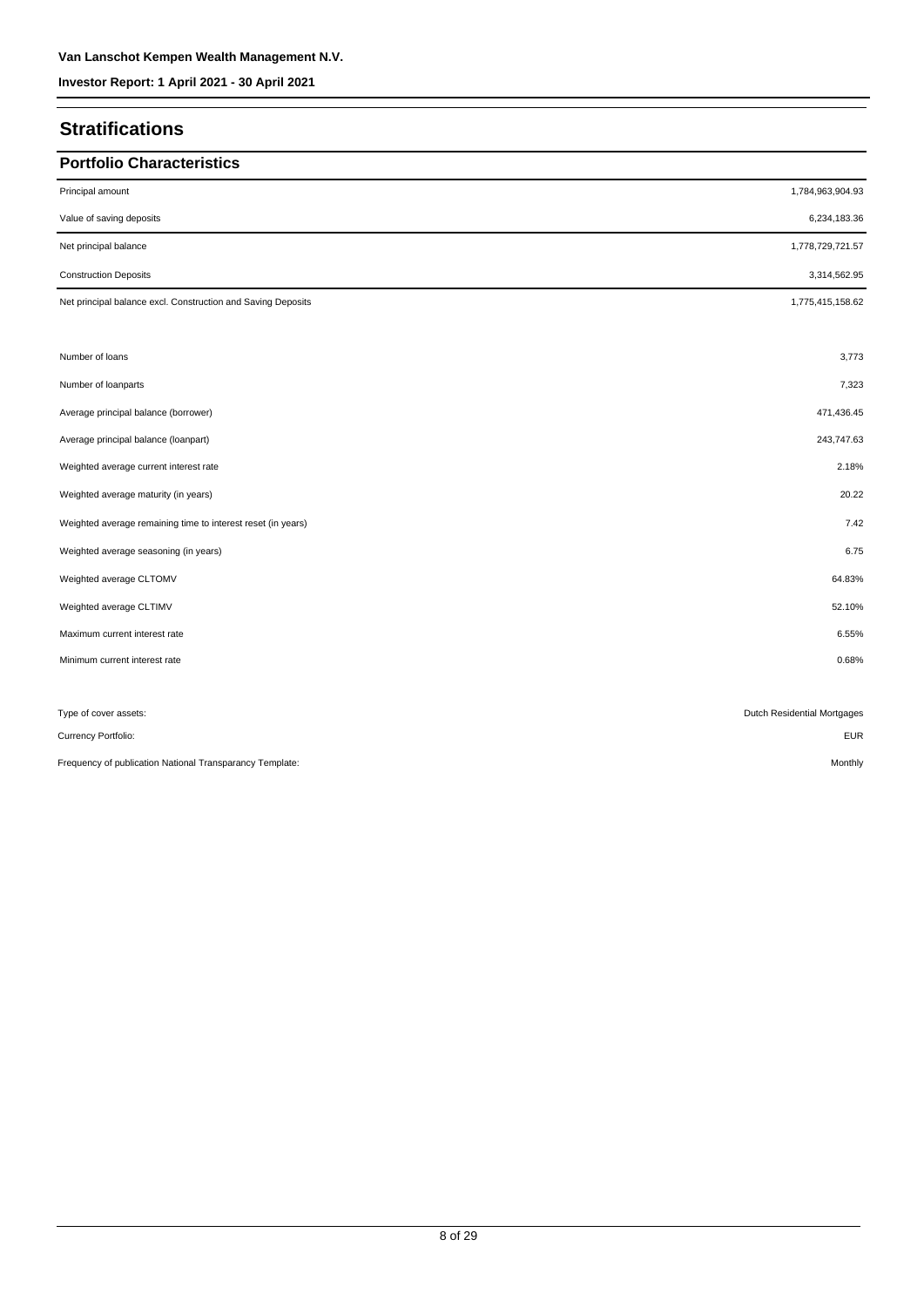**Investor Report: 1 April 2021 - 30 April 2021**

## **1. Delinquencies**

| From $(>)$ | Until $($ $\leq$ $=$ $)$ | <b>Arrears Amount</b> | Aggregate<br><b>Outstanding Not.</b><br>Amount | % of Total | Nr of Mortgage<br>Loanparts | % of Total | Weighted<br>Average<br>Coupon | Weighted<br>Average<br><b>Maturity</b> | Weighted<br>Average<br><b>CLTIMV</b> |
|------------|--------------------------|-----------------------|------------------------------------------------|------------|-----------------------------|------------|-------------------------------|----------------------------------------|--------------------------------------|
|            | Performing               | 0.00                  | 1,772,826,772.71                               | 99.67%     | 7,307                       | 99.78%     | 2.18%                         | 20.22                                  | 52.12%                               |
| $\leq$     | 30 days                  | 16,281.37             | 5,566,039.52                                   | 0.31%      | 14                          | 0.19%      | 2.09%                         | 20.64                                  | 46.59%                               |
| 30 days    | 60 days                  | 3,754.54              | 336,909.34                                     | 0.02%      | 2                           | 0.03%      | 1.65%                         | 5.67                                   | 23.13%                               |
| 60 days    | 90 days                  | 0.00                  | 0.00                                           | 0.00%      | $\mathbf 0$                 | 0.00%      | 0.00%                         | 0.00                                   | 0.00%                                |
| 90 days    | 120 days                 | 0.00                  | 0.00                                           | 0.00%      | 0                           | 0.00%      | 0.00%                         | 0.00                                   | 0.00%                                |
| 120 days   | 150 days                 | 0.00                  | 0.00                                           | 0.00%      | 0                           | 0.00%      | 0.00%                         | 0.00                                   | 0.00%                                |
| 150 days   | 180 days                 | 0.00                  | 0.00                                           | 0.00%      | 0                           | 0.00%      | 0.00%                         | 0.00                                   | 0.00%                                |
| 180 days   | $\geq$                   | 0.00                  | 0.00                                           | 0.00%      | 0                           | $0.00\%$   | 0.00%                         | 0.00                                   | 0.00%                                |
|            | <b>Total</b>             | 20,035.91             | 1,778,729,721.57                               | 100.00%    | 7,323                       | 100.00%    | 2.18%                         | 20.22                                  | 52.10%                               |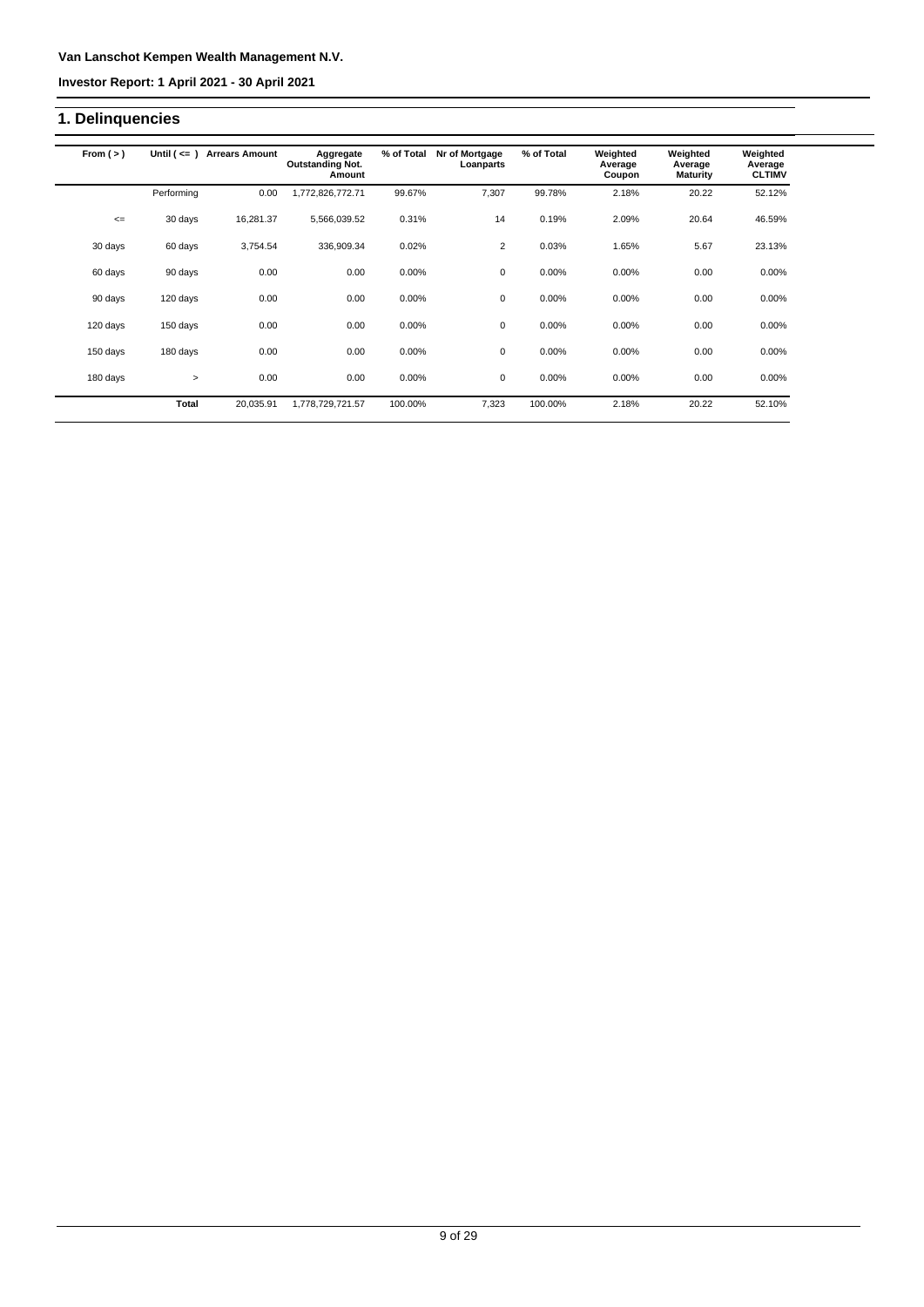## **2. Redemption Type**

|               |       | <b>Aggregate Outstanding Amount</b> | % of Total | Nr of Loanparts | % of Total | <b>Weighted Average</b><br>Coupon | <b>Weighted Average</b><br>Maturity (year) | <b>Weighted Average</b><br><b>CLTIMV</b> |
|---------------|-------|-------------------------------------|------------|-----------------|------------|-----------------------------------|--------------------------------------------|------------------------------------------|
| Annuity       |       | 377.870.950.64                      | 21.24%     | 1,459           | 19.92%     | 1.97%                             | 26.24                                      | 61.41%                                   |
| Investment    |       | 48,610,395.32                       | 2.73%      | 210             | 2.87%      | 2.34%                             | 12.77                                      | 57.58%                                   |
| Interest Only |       | 1,190,536,028.79                    | 66.93%     | 4,749           | 64.85%     | 2.23%                             | 18.81                                      | 48.55%                                   |
| Life          |       | 64,766,629.64                       | 3.64%      | 395             | 5.39%      | 2.50%                             | 11.42                                      | 52.13%                                   |
| Linear        |       | 89.735.596.97                       | 5.04%      | 436             | 5.95%      | 1.94%                             | 24.41                                      | 56.84%                                   |
| Savings       |       | 7,210,120.21                        | 0.41%      | 74              | 1.01%      | 3.96%                             | 14.14                                      | 52.30%                                   |
|               | Total | 1.778.729.721.57                    | 100.00%    | 7,323           | 100.00%    | 2.18%                             | 20.22                                      | 52.10%                                   |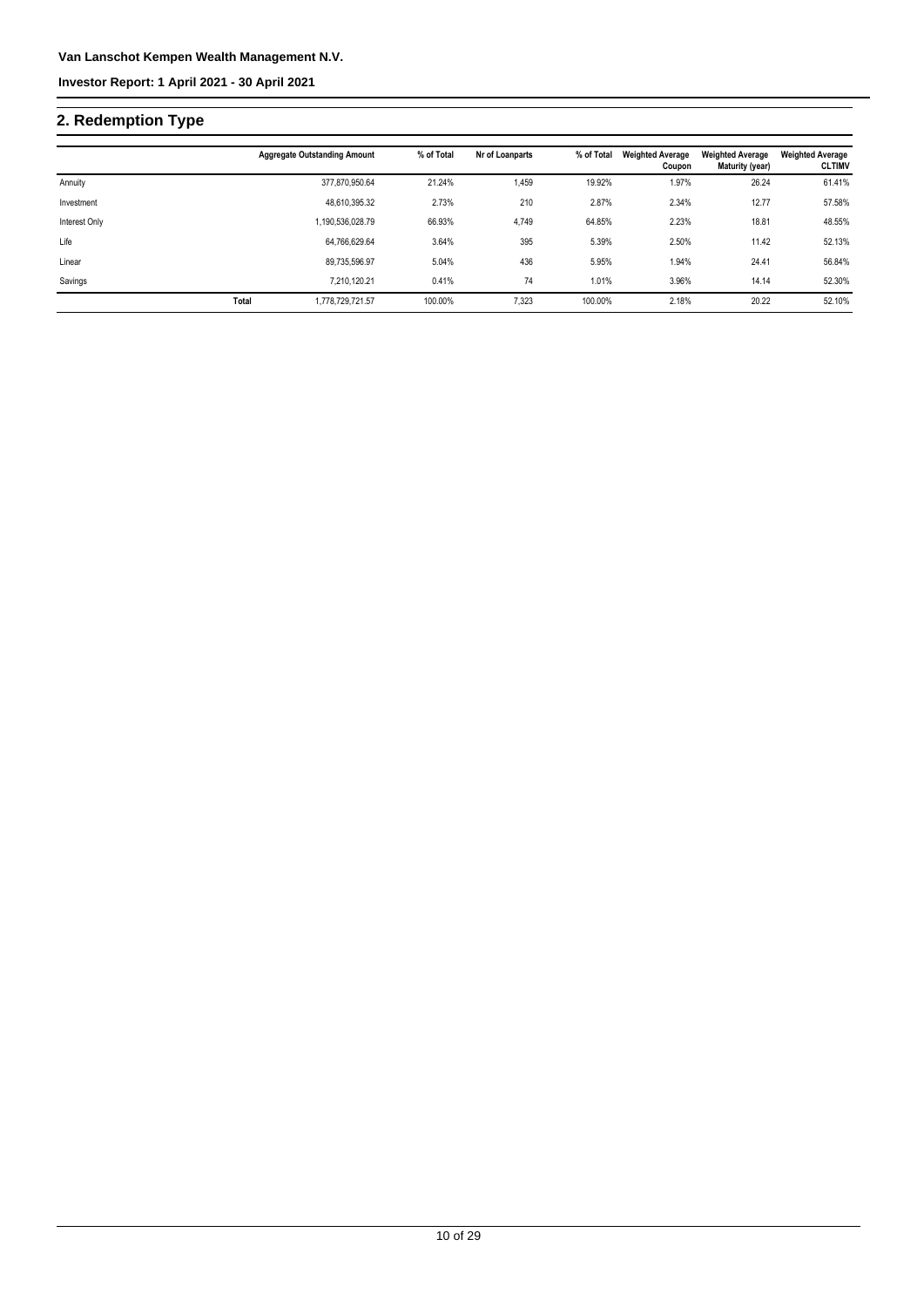## **3. Outstanding Loan Amount**

|                     | <b>Aggregate Outstanding Amount</b> | % of Total | Nr of Loans | % of Total | <b>Weighted Average</b><br>Coupon | <b>Weighted Average</b><br>Maturity (year) | <b>Weighted Average</b><br><b>CLTIMV</b> |
|---------------------|-------------------------------------|------------|-------------|------------|-----------------------------------|--------------------------------------------|------------------------------------------|
| $= 25,000$          | 1,041,805.02                        | 0.06%      | 68          | 1.80%      | 2.78%                             | 9.52                                       | 4.88%                                    |
| $25,000 - 50,000$   | 4,131,109.34                        | 0.23%      | 106         | 2.81%      | 2.42%                             | 10.32                                      | 9.31%                                    |
| $50,000 - 75,000$   | 8,512,426.18                        | 0.48%      | 133         | 3.53%      | 2.38%                             | 12.19                                      | 13.45%                                   |
| 75,000 - 100,000    | 13,642,448.28                       | 0.77%      | 153         | 4.06%      | 2.38%                             | 11.97                                      | 16.89%                                   |
| 100,000 - 150,000   | 38,954,832.97                       | 2.19%      | 305         | 8.08%      | 2.37%                             | 13.36                                      | 25.32%                                   |
| 150,000 - 200,000   | 55,537,718.87                       | 3.12%      | 311         | 8.24%      | 2.27%                             | 14.57                                      | 31.21%                                   |
| 200,000 - 250,000   | 64,909,968.31                       | 3.65%      | 284         | 7.53%      | 2.33%                             | 16.71                                      | 37.90%                                   |
| 250,000 - 300,000   | 81,545,505.99                       | 4.58%      | 294         | 7.79%      | 2.24%                             | 17.91                                      | 40.92%                                   |
| 300,000 - 350,000   | 86,103,225.67                       | 4.84%      | 263         | 6.97%      | 2.21%                             | 19.28                                      | 46.16%                                   |
| 350,000 - 400,000   | 93, 133, 277. 47                    | 5.24%      | 245         | 6.49%      | 2.24%                             | 19.28                                      | 46.59%                                   |
| 400,000 - 450,000   | 75,627,346.21                       | 4.25%      | 176         | 4.66%      | 2.24%                             | 18.58                                      | 47.78%                                   |
| 450,000 - 500,000   | 82,637,378.28                       | 4.65%      | 173         | 4.59%      | 2.27%                             | 19.27                                      | 52.60%                                   |
| 500,000 - 550,000   | 74,204,269.51                       | 4.17%      | 141         | 3.74%      | 2.25%                             | 20.17                                      | 53.17%                                   |
| 550,000 - 600,000   | 81,469,458.79                       | 4.58%      | 141         | 3.74%      | 2.21%                             | 21.12                                      | 54.36%                                   |
| 600,000 - 650,000   | 75,842,762.36                       | 4.26%      | 121         | 3.21%      | 2.16%                             | 20.52                                      | 55.54%                                   |
| 650,000 - 700,000   | 63,753,550.65                       | 3.58%      | 94          | 2.49%      | 2.19%                             | 19.30                                      | 51.20%                                   |
| 700,000 - 750,000   | 61,864,328.40                       | 3.48%      | 85          | 2.25%      | 2.21%                             | 20.96                                      | 53.59%                                   |
| 750,000 - 800,000   | 61,643,353.96                       | 3.47%      | 79          | 2.09%      | 2.22%                             | 20.85                                      | 56.80%                                   |
| 800,000 - 850,000   | 55,432,907.07                       | 3.12%      | 67          | 1.78%      | 2.21%                             | 19.72                                      | 56.42%                                   |
| 850,000 - 900,000   | 65,979,829.31                       | 3.71%      | 75          | 1.99%      | 2.13%                             | 21.73                                      | 59.98%                                   |
| 900,000 - 950,000   | 38,783,850.56                       | 2.18%      | 42          | 1.11%      | 2.14%                             | 22.39                                      | 56.03%                                   |
| 950,000 - 1,000,000 | 60,813,971.12                       | 3.42%      | 62          | 1.64%      | 2.18%                             | 21.21                                      | 54.82%                                   |
| 1,000,000 >         | 533, 164, 397. 25                   | 29.97%     | 355         | 9.41%      | 2.06%                             | 22.59                                      | 60.44%                                   |
|                     | Total<br>1,778,729,721.57           | 100.00%    | 3,773       | 100.00%    | 2.18%                             | 20.22                                      | 52.10%                                   |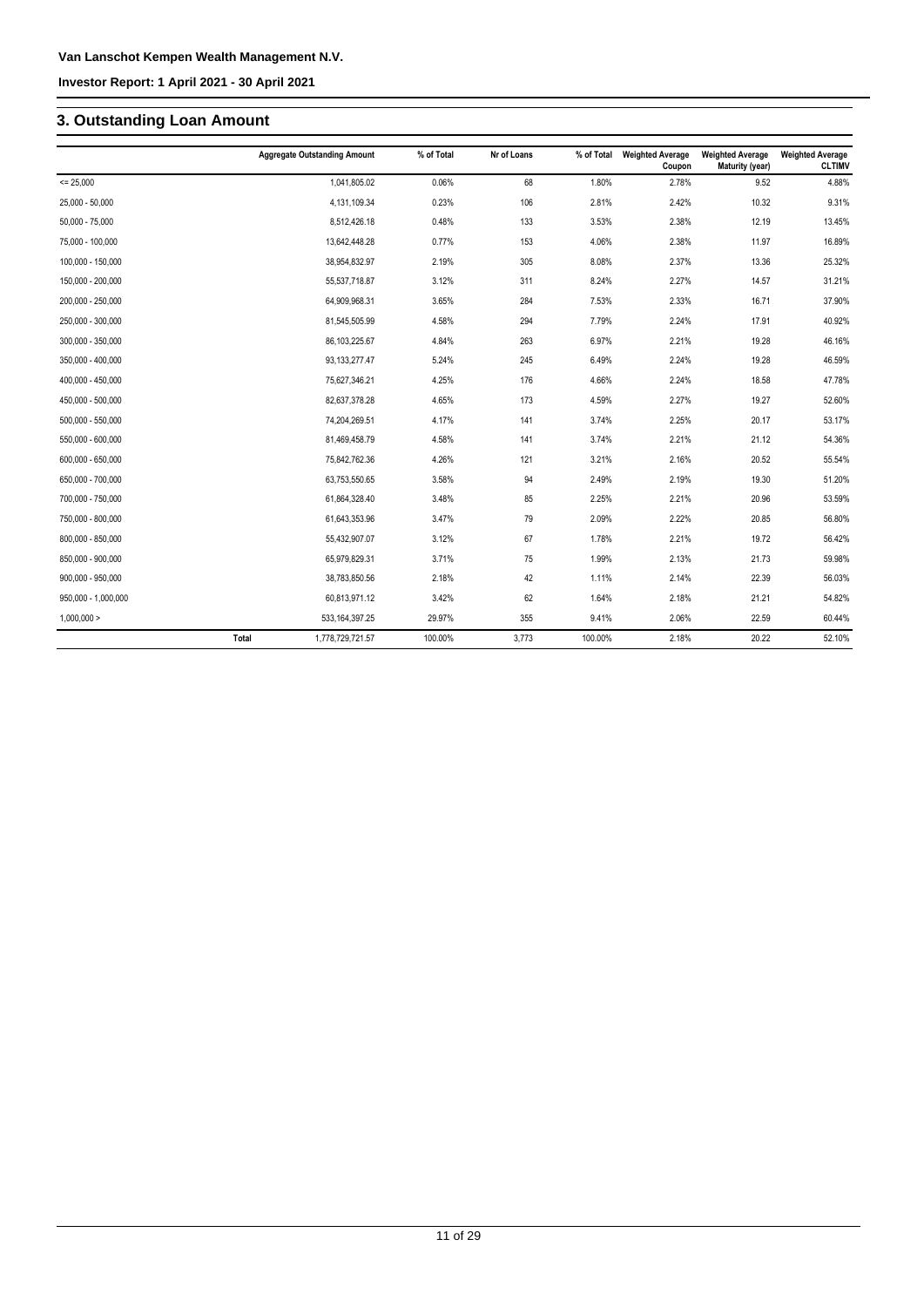### **4. Origination Year**

|             |       | <b>Aggregate Outstanding Amount</b> | % of Total | Nr of Loanparts | % of Total | <b>Weighted Average</b><br>Coupon | <b>Weighted Average</b><br>Maturity (year) | <b>Weighted Average</b><br><b>CLTIMV</b> |
|-------------|-------|-------------------------------------|------------|-----------------|------------|-----------------------------------|--------------------------------------------|------------------------------------------|
| < 1995      |       | 9,833,733.59                        | 0.55%      | 108             | 1.47%      | 1.94%                             | 8.02                                       | 26.07%                                   |
| 1995 - 1996 |       | 5,309,448.73                        | 0.30%      | 43              | 0.59%      | 2.14%                             | 5.60                                       | 27.39%                                   |
| 1996 - 1997 |       | 11,545,058.66                       | 0.65%      | 105             | 1.43%      | 2.33%                             | 6.66                                       | 28.77%                                   |
| 1997 - 1998 |       | 19,844,363.05                       | 1.12%      | 118             | 1.61%      | 2.54%                             | 6.61                                       | 30.38%                                   |
| 1998 - 1999 |       | 9,787,623.47                        | 0.55%      | 85              | 1.16%      | 2.40%                             | 7.43                                       | 30.16%                                   |
| 1999 - 2000 |       | 17,053,916.74                       | 0.96%      | 119             | 1.63%      | 2.43%                             | 8.45                                       | 36.08%                                   |
| 2000 - 2001 |       | 27,040,917.79                       | 1.52%      | 116             | 1.58%      | 2.22%                             | 8.80                                       | 39.84%                                   |
| 2001 - 2002 |       | 24,966,727.99                       | 1.40%      | 109             | 1.49%      | 2.60%                             | 10.25                                      | 43.98%                                   |
| 2002 - 2003 |       | 38,688,528.62                       | 2.18%      | 187             | 2.55%      | 2.45%                             | 11.24                                      | 45.04%                                   |
| 2003 - 2004 |       | 43,563,150.84                       | 2.45%      | 234             | 3.20%      | 2.56%                             | 12.18                                      | 48.42%                                   |
| 2004 - 2005 |       | 56,752,949.56                       | 3.19%      | 311             | 4.25%      | 2.60%                             | 13.04                                      | 45.79%                                   |
| 2005 - 2006 |       | 59,351,882.59                       | 3.34%      | 328             | 4.48%      | 2.57%                             | 13.99                                      | 46.37%                                   |
| 2006 - 2007 |       | 65,558,969.24                       | 3.69%      | 368             | 5.03%      | 2.64%                             | 14.81                                      | 49.03%                                   |
| 2007 - 2008 |       | 62,546,096.62                       | 3.52%      | 287             | 3.92%      | 2.82%                             | 15.61                                      | 52.62%                                   |
| 2008 - 2009 |       | 41,792,882.82                       | 2.35%      | 198             | 2.70%      | 2.86%                             | 16.97                                      | 49.49%                                   |
| 2009 - 2010 |       | 33,615,129.12                       | 1.89%      | 117             | 1.60%      | 2.31%                             | 17.59                                      | 47.93%                                   |
| 2010 - 2011 |       | 17,263,855.01                       | 0.97%      | 63              | 0.86%      | 2.68%                             | 18.52                                      | 51.58%                                   |
| 2011 - 2012 |       | 5,398,013.81                        | 0.30%      | 32              | 0.44%      | 2.65%                             | 18.50                                      | 52.48%                                   |
| 2012 - 2013 |       | 5,327,642.51                        | 0.30%      | 19              | 0.26%      | 1.94%                             | 18.01                                      | 38.88%                                   |
| 2013 - 2014 |       | 8,551,225.35                        | 0.48%      | 38              | 0.52%      | 2.25%                             | 16.35                                      | 42.23%                                   |
| 2014 - 2015 |       | 22,438,712.03                       | 1.26%      | 100             | 1.37%      | 2.75%                             | 21.90                                      | 45.15%                                   |
| 2015 - 2016 |       | 75,054,140.97                       | 4.22%      | 316             | 4.32%      | 2.51%                             | 23.59                                      | 44.84%                                   |
| 2016 - 2017 |       | 62,265,204.78                       | 3.50%      | 244             | 3.33%      | 2.26%                             | 24.35                                      | 46.40%                                   |
| 2017 - 2018 |       | 108,720,378.88                      | 6.11%      | 378             | 5.16%      | 2.05%                             | 23.90                                      | 45.12%                                   |
| 2018 - 2019 |       | 180,723,439.01                      | 10.16%     | 669             | 9.14%      | 2.10%                             | 23.02                                      | 54.32%                                   |
| 2019 - 2020 |       | 265,925,283.91                      | 14.95%     | 861             | 11.76%     | 2.02%                             | 25.00                                      | 58.65%                                   |
| $2020 =$    |       | 499,810,445.88                      | 28.10%     | 1,770           | 24.17%     | 1.81%                             | 22.63                                      | 59.07%                                   |
|             | Total | 1,778,729,721.57                    | 100.00%    | 7,323           | 100.00%    | 2.18%                             | 20.22                                      | 52.10%                                   |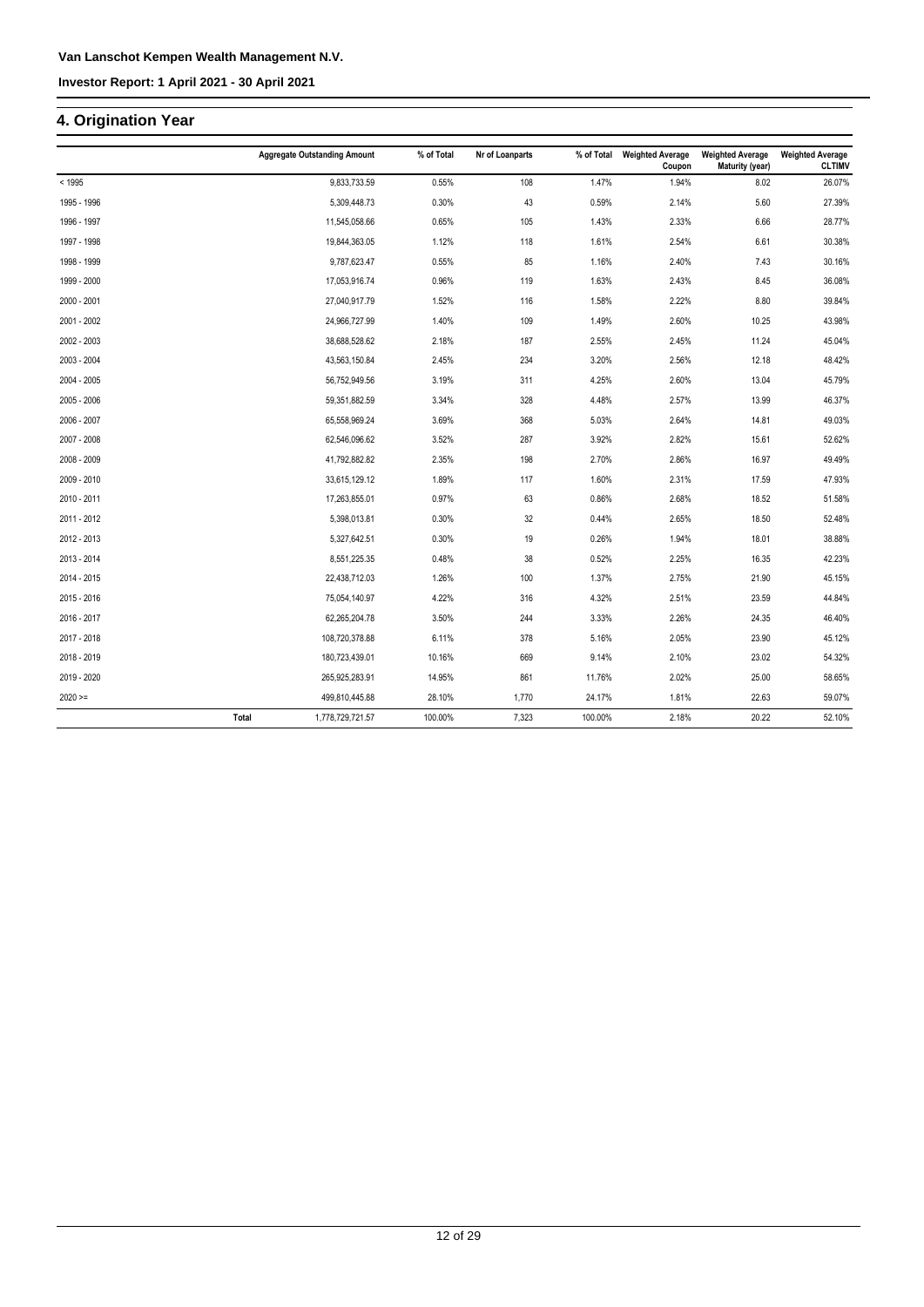## **5. Seasoning**

| From $(>=) -$ Until $($ |       | <b>Aggregate Outstanding Amount</b> | % of Total | Nr of Loanparts | % of Total | <b>Weighted Average</b><br>Coupon | <b>Weighted Average</b><br><b>Maturity (year)</b> | <b>Weighted Average</b><br><b>CLTIMV</b> |
|-------------------------|-------|-------------------------------------|------------|-----------------|------------|-----------------------------------|---------------------------------------------------|------------------------------------------|
| < 1 year                |       | 384,712,807.58                      | 21.63%     | 1,355           | 18.50%     | 1.79%                             | 22.65                                             | 58.64%                                   |
| 1 year - 2 years        |       | 272,549,768.94                      | 15.32%     | 945             | 12.90%     | 1.90%                             | 24.08                                             | 59.38%                                   |
| 2 years - 3 years       |       | 248,648,352.16                      | 13.98%     | 828             | 11.31%     | 2.12%                             | 24.33                                             | 56.65%                                   |
| 3 years - 4 years       |       | 129,239,211.82                      | 7.27%      | 481             | 6.57%      | 2.07%                             | 22.35                                             | 47.51%                                   |
| 4 years - 5 years       |       | 42,436,115.03                       | 2.39%      | 164             | 2.24%      | 2.10%                             | 24.83                                             | 45.34%                                   |
| 5 years - 6 years       |       | 98,225,314.00                       | 5.52%      | 389             | 5.31%      | 2.43%                             | 23.91                                             | 45.02%                                   |
| 6 years - 7 years       |       | 35,243,983.02                       | 1.98%      | 157             | 2.14%      | 2.65%                             | 22.64                                             | 46.21%                                   |
| 7 years - 8 years       |       | 10,384,526.51                       | 0.58%      | $47\,$          | 0.64%      | 2.54%                             | 17.75                                             | 43.37%                                   |
| 8 years - 9 years       |       | 6,836,615.62                        | 0.38%      | 25              | 0.34%      | 1.94%                             | 17.44                                             | 39.67%                                   |
| 9 years - 10 years      |       | 1,715,149.38                        | 0.10%      | 17              | 0.23%      | 2.99%                             | 18.00                                             | 38.27%                                   |
| 10 years - 11 years     |       | 14,373,142.06                       | 0.81%      | 58              | 0.79%      | 2.68%                             | 18.84                                             | 53.68%                                   |
| 11 years - 12 years     |       | 27,444,116.56                       | 1.54%      | 99              | 1.35%      | 2.32%                             | 18.06                                             | 46.82%                                   |
| 12 years - 13 years     |       | 43,752,371.65                       | 2.46%      | 180             | 2.46%      | 2.74%                             | 17.10                                             | 51.22%                                   |
| 13 years - 14 years     |       | 42,449,450.88                       | 2.39%      | 211             | 2.88%      | 2.85%                             | 16.16                                             | 49.49%                                   |
| 14 years - 15 years     |       | 61,573,682.32                       | 3.46%      | 321             | 4.38%      | 2.75%                             | 15.06                                             | 52.82%                                   |
| 15 years - 16 years     |       | 80,461,053.27                       | 4.52%      | 422             | 5.76%      | 2.55%                             | 14.36                                             | 47.17%                                   |
| 16 years - 17 years     |       | 47,831,488.32                       | 2.69%      | 262             | 3.58%      | 2.68%                             | 13.33                                             | 44.94%                                   |
| 17 years - 18 years     |       | 58,432,259.38                       | 3.29%      | 318             | 4.34%      | 2.53%                             | 12.49                                             | 47.61%                                   |
| 18 years - 19 years     |       | 33, 192, 476. 13                    | 1.87%      | 167             | 2.28%      | 2.46%                             | 11.63                                             | 45.58%                                   |
| 19 years - 20 years     |       | 33,349,435.51                       | 1.87%      | 151             | 2.06%      | 2.56%                             | 10.46                                             | 45.03%                                   |
| 20 years - 21 years     |       | 23,587,684.99                       | 1.33%      | 101             | 1.38%      | 2.21%                             | 8.61                                              | 41.25%                                   |
| 21 years - 22 years     |       | 22,068,323.01                       | 1.24%      | 136             | 1.86%      | 2.40%                             | 9.19                                              | 35.87%                                   |
| 22 years - 23 years     |       | 10,639,185.23                       | 0.60%      | 89              | 1.22%      | 2.46%                             | 7.77                                              | 31.93%                                   |
| 23 years - 24 years     |       | 14,924,936.13                       | 0.84%      | 99              | 1.35%      | 2.42%                             | 6.46                                              | 31.00%                                   |
| 24 years - 25 years     |       | 15,471,779.06                       | 0.87%      | 112             | 1.53%      | 2.54%                             | 6.81                                              | 29.87%                                   |
| 25 years - 26 years     |       | 8,136,378.74                        | 0.46%      | 70              | 0.96%      | 2.27%                             | 6.00                                              | 27.49%                                   |
| 26 years - 27 years     |       | 3,233,723.80                        | 0.18%      | 28              | 0.38%      | 1.79%                             | 6.56                                              | 29.16%                                   |
| 27 years - 28 years     |       | 2,247,623.32                        | 0.13%      | 28              | 0.38%      | 2.07%                             | 2.77                                              | 27.75%                                   |
| 28 years - 29 years     |       | 943,379.15                          | 0.05%      | 11              | 0.15%      | 1.71%                             | 4.08                                              | 22.56%                                   |
| 29 years - 30 years     |       | 358,852.25                          | 0.02%      | $\sqrt{5}$      | 0.07%      | 1.99%                             | 0.58                                              | 14.01%                                   |
| 30 years >              |       | 4,266,535.75                        | 0.24%      | 47              | 0.64%      | 1.97%                             | 13.01                                             | 24.32%                                   |
|                         | Total | 1,778,729,721.57                    | 100.00%    | 7,323           | 100.00%    | 2.18%                             | 20.22                                             | 52.10%                                   |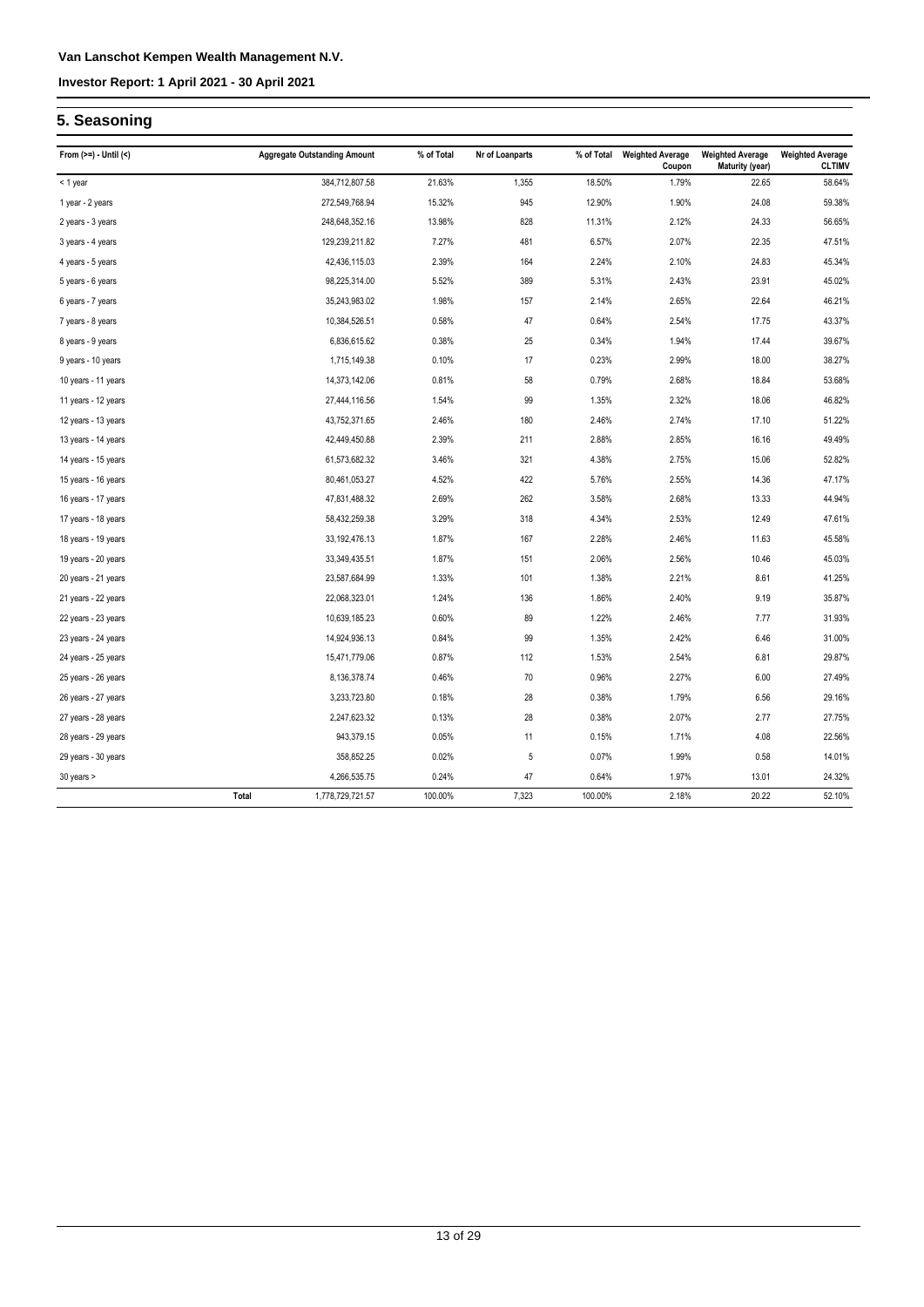## **6. Legal Maturity**

|             |       | <b>Aggregate Outstanding Amount</b> | % of Total | Nr of Loanparts | % of Total | <b>Weighted Average</b><br>Coupon | <b>Weighted Average</b><br>Maturity (year) | <b>Weighted Average</b><br><b>CLTIMV</b> |
|-------------|-------|-------------------------------------|------------|-----------------|------------|-----------------------------------|--------------------------------------------|------------------------------------------|
| < 2020      |       |                                     |            |                 |            |                                   |                                            |                                          |
| 2020 - 2021 |       |                                     |            |                 |            |                                   |                                            |                                          |
| 2021 - 2022 |       | 4,977,415.82                        | 0.28%      | 21              | 0.29%      | 1.82%                             | 0.37                                       | 36.99%                                   |
| 2022 - 2023 |       | 2,106,670.32                        | 0.12%      | 13              | 0.18%      | 2.07%                             | 0.94                                       | 42.20%                                   |
| 2023 - 2024 |       | 2,528,335.74                        | 0.14%      | 29              | 0.40%      | 1.90%                             | 2.24                                       | 29.08%                                   |
| 2024 - 2025 |       | 5,657,030.04                        | 0.32%      | 68              | 0.93%      | 1.77%                             | 3.11                                       | 28.89%                                   |
| 2025 - 2026 |       | 6,879,649.82                        | 0.39%      | 59              | 0.81%      | 2.22%                             | 4.25                                       | 28.44%                                   |
| 2026 - 2027 |       | 14,555,529.74                       | 0.82%      | 127             | 1.73%      | 2.33%                             | 5.15                                       | 34.19%                                   |
| 2027 - 2028 |       | 25,818,839.17                       | 1.45%      | 167             | 2.28%      | 2.38%                             | 6.13                                       | 30.74%                                   |
| 2028 - 2029 |       | 17,568,666.26                       | 0.99%      | 134             | 1.83%      | 2.33%                             | 7.15                                       | 32.66%                                   |
| 2029 - 2030 |       | 30,140,318.95                       | 1.69%      | 190             | 2.59%      | 2.24%                             | 8.19                                       | 39.07%                                   |
| 2030 - 2031 |       | 39,398,862.81                       | 2.21%      | 218             | 2.98%      | 2.18%                             | 9.17                                       | 40.99%                                   |
| 2031 - 2032 |       | 48,533,074.41                       | 2.73%      | 232             | 3.17%      | 2.38%                             | 10.16                                      | 44.19%                                   |
| 2032 - 2033 |       | 61,004,938.09                       | 3.43%      | 282             | 3.85%      | 2.25%                             | 11.12                                      | 46.34%                                   |
| 2033 - 2034 |       | 65,103,009.53                       | 3.66%      | 333             | 4.55%      | 2.44%                             | 12.19                                      | 49.93%                                   |
| 2034 - 2035 |       | 94,299,187.01                       | 5.30%      | 489             | 6.68%      | 2.39%                             | 13.10                                      | 48.27%                                   |
| 2035 - 2036 |       | 90,239,006.53                       | 5.07%      | 496             | 6.77%      | 2.34%                             | 14.17                                      | 47.12%                                   |
| 2036 - 2037 |       | 102,480,736.47                      | 5.76%      | 507             | 6.92%      | 2.41%                             | 15.06                                      | 49.23%                                   |
| 2037 - 2038 |       | 87,337,089.32                       | 4.91%      | 411             | 5.61%      | 2.68%                             | 16.10                                      | 51.52%                                   |
| 2038 - 2039 |       | 71,696,071.51                       | 4.03%      | 307             | 4.19%      | 2.52%                             | 17.22                                      | 50.71%                                   |
| 2039 - 2040 |       | 58,382,337.02                       | 3.28%      | 200             | 2.73%      | 2.21%                             | 18.16                                      | 50.37%                                   |
| 2040 - 2041 |       | 31,634,508.35                       | 1.78%      | 128             | 1.75%      | 2.37%                             | 19.10                                      | 51.63%                                   |
| 2041 - 2042 |       | 23, 173, 155.39                     | 1.30%      | 76              | 1.04%      | 2.25%                             | 19.93                                      | 52.18%                                   |
| 2042 - 2043 |       | 6,643,382.28                        | 0.37%      | 20              | 0.27%      | 2.00%                             | 21.20                                      | 44.70%                                   |
| 2043 - 2044 |       | 8,925,170.81                        | 0.50%      | 43              | 0.59%      | 2.02%                             | 22.24                                      | 45.27%                                   |
| 2044 - 2045 |       | 29,496,152.57                       | 1.66%      | 127             | 1.73%      | 2.33%                             | 23.19                                      | 47.16%                                   |
| 2045 - 2046 |       | 94,909,576.21                       | 5.34%      | 400             | 5.46%      | 2.32%                             | 24.19                                      | 45.51%                                   |
| 2046 - 2047 |       | 108,252,528.37                      | 6.09%      | 384             | 5.24%      | 2.14%                             | 24.99                                      | 49.60%                                   |
| 2047 - 2048 |       | 111,882,677.88                      | 6.29%      | 338             | 4.62%      | 2.03%                             | 26.24                                      | 47.65%                                   |
| 2048 - 2049 |       | 115,296,157.25                      | 6.48%      | 357             | 4.88%      | 1.96%                             | 27.27                                      | 59.26%                                   |
| $2049 =$    |       | 419,809,643.90                      | 23.60%     | 1,167           | 15.94%     | 1.83%                             | 28.69                                      | 65.19%                                   |
|             | Total | 1,778,729,721.57                    | 100.00%    | 7,323           | 100.00%    | 2.18%                             | 20.22                                      | 52.10%                                   |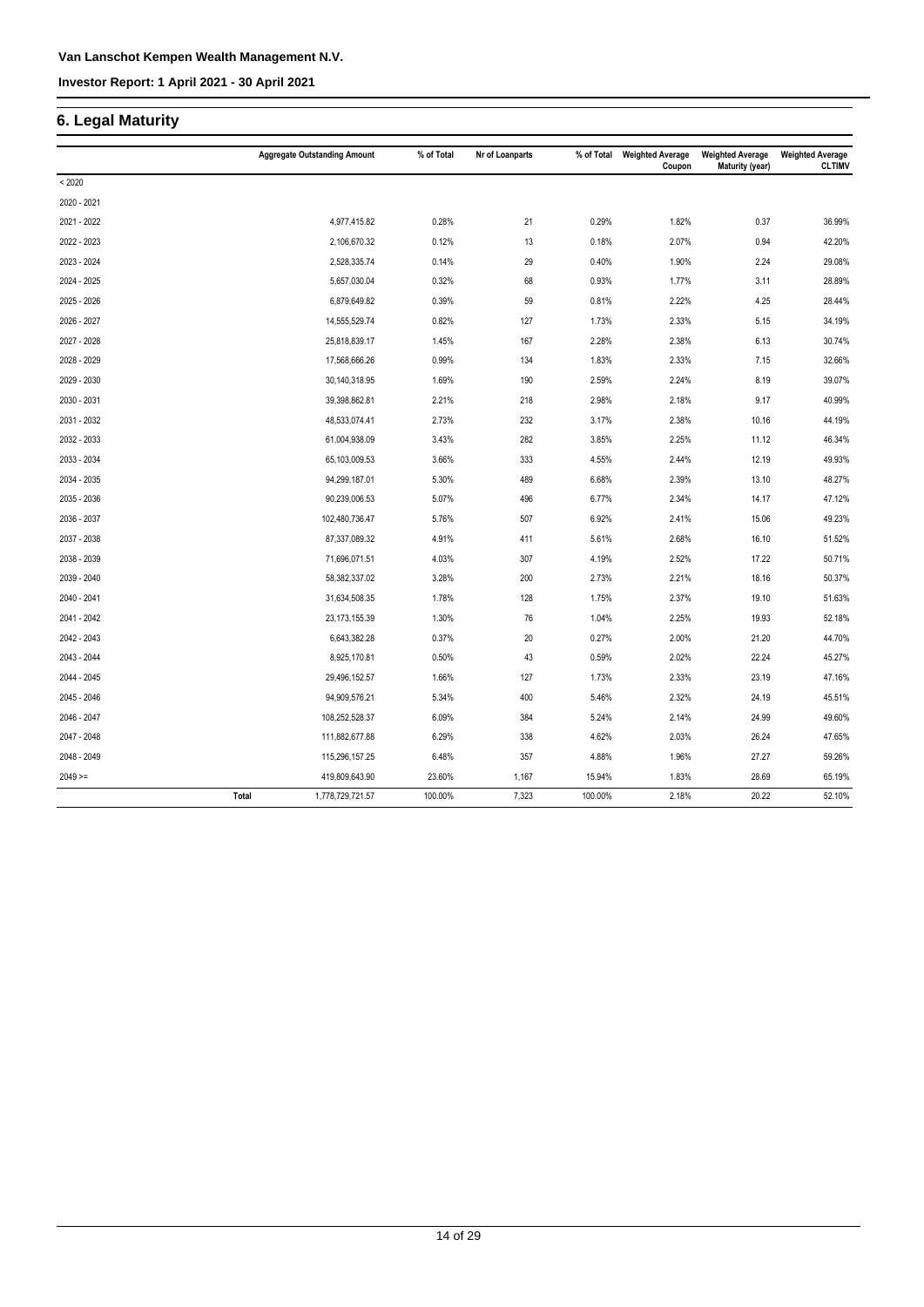## **7. Remaining Tenor**

|           | <b>Aggregate Outstanding Amount</b> | % of Total | Nr of Loanparts | % of Total | <b>Weighted Average</b><br>Coupon | <b>Weighted Average</b><br>Maturity (year) | <b>Weighted Average</b><br><b>CLTIMV</b> |
|-----------|-------------------------------------|------------|-----------------|------------|-----------------------------------|--------------------------------------------|------------------------------------------|
| < 1       | 6,247,391.77                        | 0.35%      | 24              | 0.33%      | 1.85%                             | 0.45                                       | 39.71%                                   |
| $1 - 2$   | 1,384,637.72                        | 0.08%      | 18              | 0.25%      | 2.05%                             | 1.43                                       | 25.37%                                   |
| $2 - 3$   | 3,592,360.58                        | 0.20%      | 48              | 0.66%      | 1.97%                             | 2.55                                       | 27.38%                                   |
| $3 - 4$   | 4,901,073.75                        | 0.28%      | $50\,$          | 0.68%      | 1.71%                             | 3.35                                       | 30.16%                                   |
| $4 - 5$   | 10,803,982.85                       | 0.61%      | 88              | 1.20%      | 2.19%                             | 4.53                                       | 31.33%                                   |
| $5 - 6$   | 18,353,530.92                       | 1.03%      | 140             | 1.91%      | 2.42%                             | 5.54                                       | 33.34%                                   |
| $6 - 7$   | 22,365,632.62                       | 1.26%      | 161             | 2.20%      | 2.38%                             | 6.42                                       | 30.45%                                   |
| $7 - 8$   | 20,065,489.24                       | 1.13%      | 139             | 1.90%      | 2.28%                             | 7.48                                       | 33.92%                                   |
| $8 - 9$   | 34,172,401.06                       | 1.92%      | 218             | 2.98%      | 2.27%                             | 8.49                                       | 40.15%                                   |
| $9 - 10$  | 42,880,244.79                       | 2.41%      | 229             | 3.13%      | 2.18%                             | 9.49                                       | 42.35%                                   |
| $10 - 11$ | 51,586,355.92                       | 2.90%      | 234             | 3.20%      | 2.38%                             | 10.49                                      | 44.07%                                   |
| $11 - 12$ | 60,825,179.30                       | 3.42%      | 292             | 3.99%      | 2.25%                             | 11.41                                      | 48.38%                                   |
| $12 - 13$ | 80,288,791.89                       | 4.51%      | 402             | 5.49%      | 2.37%                             | 12.53                                      | 48.84%                                   |
| $13 - 14$ | 83,778,272.22                       | 4.71%      | 451             | 6.16%      | 2.44%                             | 13.41                                      | 47.51%                                   |
| $14 - 15$ | 115, 193, 906. 27                   | 6.48%      | 585             | 7.99%      | 2.34%                             | 14.50                                      | 48.03%                                   |
| $15 - 16$ | 87,919,852.73                       | 4.94%      | 440             | 6.01%      | 2.55%                             | 15.48                                      | 51.40%                                   |
| $16 - 17$ | 67,670,714.25                       | 3.80%      | 332             | 4.53%      | 2.64%                             | 16.39                                      | 49.65%                                   |
| $17 - 18$ | 75,021,601.81                       | 4.22%      | 291             | 3.97%      | 2.48%                             | 17.42                                      | 51.32%                                   |
| $18 - 19$ | 54, 117, 244. 17                    | 3.04%      | 194             | 2.65%      | 2.23%                             | 18.41                                      | 51.41%                                   |
| $19 - 20$ | 34,770,120.33                       | 1.95%      | 117             | 1.60%      | 2.32%                             | 19.52                                      | 52.92%                                   |
| $20 - 21$ | 9,480,278.99                        | 0.53%      | 42              | 0.57%      | 2.20%                             | 20.37                                      | 42.85%                                   |
| $21 - 22$ | 5,934,481.36                        | 0.33%      | $20\,$          | 0.27%      | 1.94%                             | 21.46                                      | 45.14%                                   |
| $22 - 23$ | 14,313,096.40                       | 0.80%      | 66              | 0.90%      | 2.12%                             | 22.52                                      | 44.91%                                   |
| $23 - 24$ | 48,115,083.48                       | 2.71%      | 219             | 2.99%      | 2.44%                             | 23.55                                      | 46.68%                                   |
| $24 - 25$ | 127, 157, 266. 29                   | 7.15%      | 475             | 6.49%      | 2.24%                             | 24.53                                      | 47.34%                                   |
| $25 - 26$ | 74,000,653.64                       | 4.16%      | 259             | 3.54%      | 2.07%                             | 25.41                                      | 48.78%                                   |
| $26 - 27$ | 103,969,826.13                      | 5.85%      | 313             | 4.27%      | 1.98%                             | 26.42                                      | 48.68%                                   |
| $27 - 28$ | 176, 154, 394.41                    | 9.90%      | 486             | 6.64%      | 2.00%                             | 27.54                                      | 59.95%                                   |
| $28 - 29$ | 180,663,545.23                      | 10.16%     | 516             | 7.05%      | 1.89%                             | 28.41                                      | 65.11%                                   |
| $29 - 30$ | 163,002,311.45                      | 9.16%      | 474             | 6.47%      | 1.68%                             | 29.43                                      | 67.82%                                   |
| $30 >=$   |                                     |            |                 |            |                                   |                                            |                                          |
|           | 1,778,729,721.57<br>Total           | 100.00%    | 7,323           | 100.00%    | 2.18%                             | 20.22                                      | 52.10%                                   |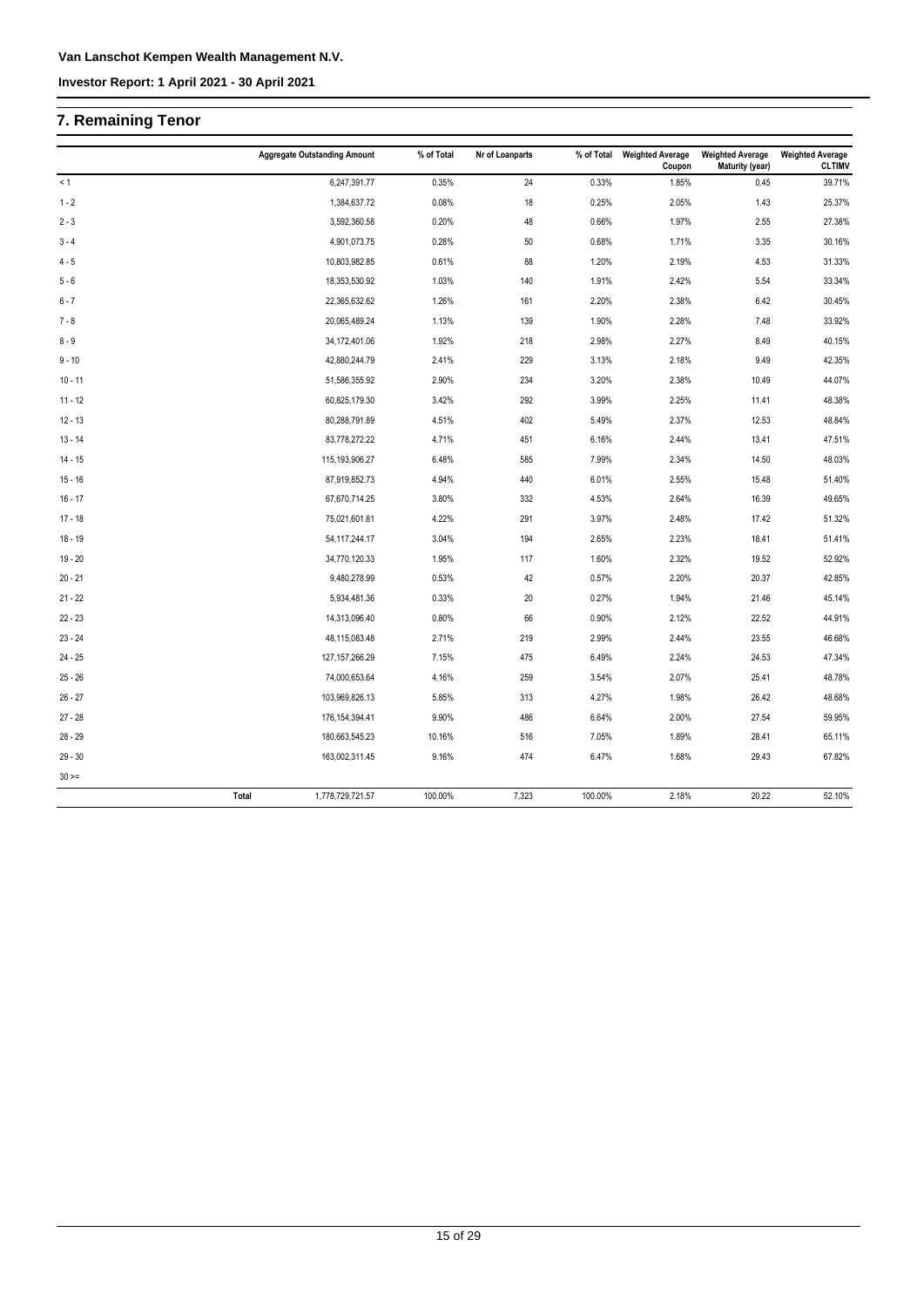**Investor Report: 1 April 2021 - 30 April 2021**

## **8. Current Loan to Original Market Value**

|               | <b>Aggregate Outstanding Amount</b> | % of Total | Nr of Loans | % of Total | <b>Weighted Average</b><br>Coupon | <b>Weighted Average</b><br>Maturity (year) | <b>Weighted Average</b><br><b>CLTIMV</b> |
|---------------|-------------------------------------|------------|-------------|------------|-----------------------------------|--------------------------------------------|------------------------------------------|
| $0\% - 10\%$  | 5,766,268.81                        | 0.32%      | 125         | 3.31%      | 2.25%                             | 13.56                                      | 5.16%                                    |
| 10% - 20%     | 26,646,737.94                       | 1.50%      | 223         | 5.91%      | 2.15%                             | 14.76                                      | 11.74%                                   |
| 20% - 30%     | 68,392,554.65                       | 3.85%      | 339         | 8.98%      | 2.18%                             | 16.81                                      | 18.75%                                   |
| 30% - 40%     | 123, 141, 213. 75                   | 6.92%      | 403         | 10.68%     | 2.16%                             | 17.87                                      | 26.55%                                   |
| 40% - 50%     | 189,626,031.75                      | 10.66%     | 509         | 13.49%     | 2.14%                             | 18.82                                      | 34.58%                                   |
| 50% - 60%     | 272,208,498.93                      | 15.30%     | 535         | 14.18%     | 2.10%                             | 19.50                                      | 43.62%                                   |
| 60% - 70%     | 359,041,376.82                      | 20.19%     | 598         | 15.85%     | 2.11%                             | 20.42                                      | 51.88%                                   |
| 70% - 80%     | 287,296,723.06                      | 16.15%     | 425         | 11.26%     | 2.24%                             | 20.81                                      | 60.25%                                   |
| 80% - 90%     | 214,572,037.92                      | 12.06%     | 296         | 7.85%      | 2.21%                             | 21.64                                      | 69.70%                                   |
| 90% - 100%    | 200, 191, 341. 97                   | 11.25%     | 284         | 7.53%      | 2.27%                             | 23.33                                      | 79.58%                                   |
| 100% - 110%   | 31,846,935.97                       | 1.79%      | 36          | 0.95%      | 2.56%                             | 20.04                                      | 79.01%                                   |
| 110% - 120%   |                                     |            |             |            |                                   |                                            |                                          |
| 120% - 130%   |                                     |            |             |            |                                   |                                            |                                          |
| 130% - 140%   |                                     |            |             |            |                                   |                                            |                                          |
| 140 % - 150 % |                                     |            |             |            |                                   |                                            |                                          |
| $150 \%$ >    |                                     |            |             |            |                                   |                                            |                                          |
|               | Total<br>1.778.729.721.57           | 100.00%    | 3.773       | 100.00%    | 2.18%                             | 20.22                                      | 52.10%                                   |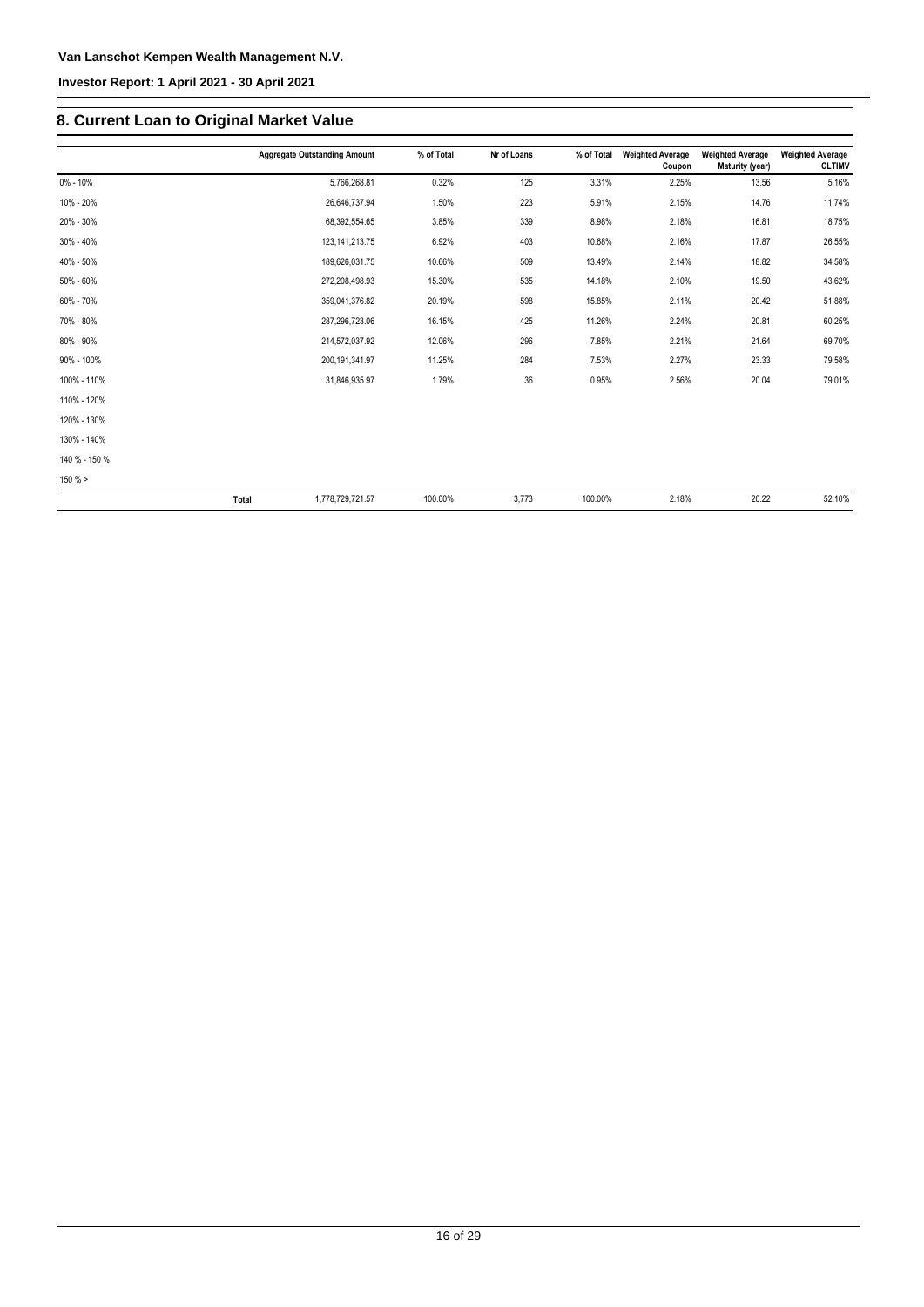**Investor Report: 1 April 2021 - 30 April 2021**

#### **9. Current Loan to Indexed Market Value**

|             | <b>Aggregate Outstanding Amount</b> | % of Total | Nr of Loans | % of Total | <b>Weighted Average</b><br>Coupon | <b>Weighted Average</b><br>Maturity (year) | <b>Weighted Average</b><br><b>CLTIMV</b> |
|-------------|-------------------------------------|------------|-------------|------------|-----------------------------------|--------------------------------------------|------------------------------------------|
| 0% - 10%    | 14,638,446.42                       | 0.82%      | 237         | 6.28%      | 2.22%                             | 12.19                                      | 6.97%                                    |
| 10% - 20%   | 76,620,780.99                       | 4.31%      | 474         | 12.56%     | 2.22%                             | 14.33                                      | 15.79%                                   |
| 20% - 30%   | 155,559,952.89                      | 8.75%      | 525         | 13.91%     | 2.25%                             | 16.89                                      | 25.29%                                   |
| 30% - 40%   | 238, 164, 745. 31                   | 13.39%     | 573         | 15.19%     | 2.13%                             | 18.19                                      | 35.39%                                   |
| 40% - 50%   | 326, 151, 029.70                    | 18.34%     | 607         | 16.09%     | 2.18%                             | 19.74                                      | 45.21%                                   |
| 50% - 60%   | 369,025,228.69                      | 20.75%     | 555         | 14.71%     | 2.18%                             | 20.09                                      | 54.97%                                   |
| 60% - 70%   | 251, 157, 137. 76                   | 14.12%     | 363         | 9.62%      | 2.22%                             | 21.01                                      | 64.78%                                   |
| 70% - 80%   | 196,078,633.59                      | 11.02%     | 256         | 6.79%      | 2.18%                             | 23.29                                      | 74.93%                                   |
| 80% - 90%   | 120,383,385.24                      | 6.77%      | 148         | 3.92%      | 2.13%                             | 26.16                                      | 84.32%                                   |
| 90% - 100%  | 30,950,380.98                       | 1.74%      | 35          | 0.93%      | 1.84%                             | 28.37                                      | 92.06%                                   |
| 100% - 110% |                                     |            |             |            |                                   |                                            |                                          |
| 110% - 120% |                                     |            |             |            |                                   |                                            |                                          |
| 120% - 130% |                                     |            |             |            |                                   |                                            |                                          |
| 130% - 140% |                                     |            |             |            |                                   |                                            |                                          |
| 140% - 150% |                                     |            |             |            |                                   |                                            |                                          |
| 150% >      |                                     |            |             |            |                                   |                                            |                                          |
|             | Total<br>1,778,729,721.57           | 100.00%    | 3,773       | 100.00%    | 2.18%                             | 20.22                                      | 52.10%                                   |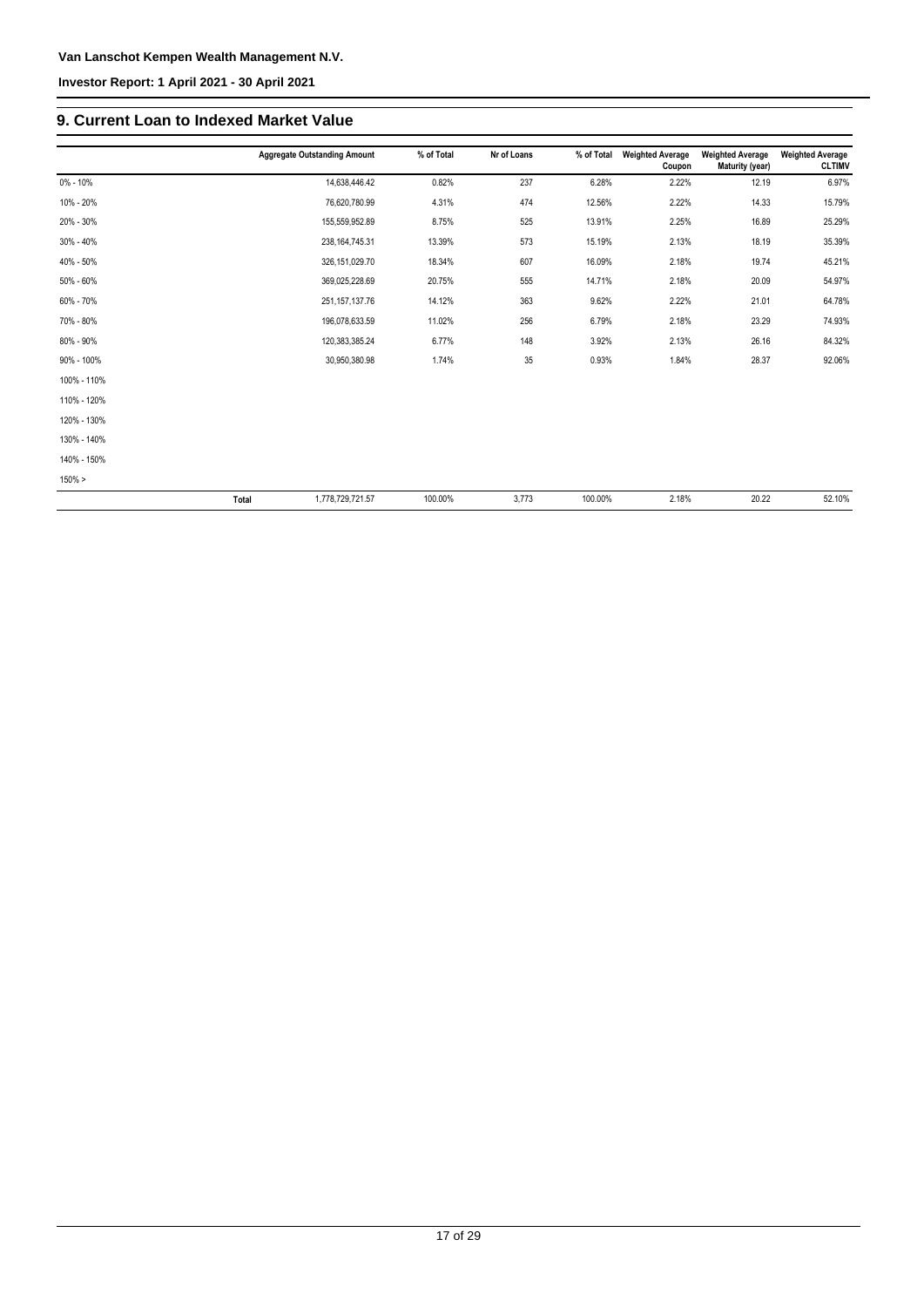## **10. Loanpart Coupon (interest rate bucket)**

|                   |              | <b>Aggregate Outstanding Amount</b> | % of Total | Nr of Loanparts | % of Total | <b>Weighted Average</b><br>Coupon | <b>Weighted Average</b><br>Maturity (year) | <b>Weighted Average</b><br><b>CLTIMV</b> |
|-------------------|--------------|-------------------------------------|------------|-----------------|------------|-----------------------------------|--------------------------------------------|------------------------------------------|
| $= 0.50%$         |              |                                     |            |                 |            |                                   |                                            |                                          |
| $0.50\% - 1.00\%$ |              | 1,658,998.82                        | 0.09%      | $\overline{7}$  | 0.10%      | 0.90%                             | 23.97                                      | 35.46%                                   |
| 1.00% - 1.50%     |              | 137,036,447.90                      | 7.70%      | 549             | 7.50%      | 1.39%                             | 23.03                                      | 51.71%                                   |
| 1.50% - 2.00%     |              | 729,838,328.25                      | 41.03%     | 2,823           | 38.55%     | 1.77%                             | 21.93                                      | 52.37%                                   |
| 2.00% - 2.50%     |              | 512,886,850.19                      | 28.83%     | 1,964           | 26.82%     | 2.23%                             | 19.75                                      | 52.89%                                   |
| 2.50% - 3.00%     |              | 251,748,671.74                      | 14.15%     | 1,181           | 16.13%     | 2.72%                             | 16.89                                      | 50.61%                                   |
| $3.00\% - 3.50\%$ |              | 74,356,624.73                       | 4.18%      | 341             | 4.66%      | 3.24%                             | 17.83                                      | 54.35%                                   |
| $3.50\% - 4.00\%$ |              | 28,500,286.63                       | 1.60%      | 160             | 2.18%      | 3.74%                             | 15.72                                      | 48.70%                                   |
| 4.00% - 4.50%     |              | 8,424,296.53                        | 0.47%      | 61              | 0.83%      | 4.25%                             | 15.58                                      | 47.61%                                   |
| 4.50% - 5.00%     |              | 15,081,115.94                       | 0.85%      | 92              | 1.26%      | 4.82%                             | 13.77                                      | 47.62%                                   |
| $5.00\% - 5.50\%$ |              | 11,240,564.51                       | 0.63%      | 76              | 1.04%      | 5.25%                             | 14.05                                      | 46.30%                                   |
| $5.50\% - 6.00\%$ |              | 7,309,360.43                        | 0.41%      | 58              | 0.79%      | 5.71%                             | 14.20                                      | 45.26%                                   |
| $6.00\% - 6.50\%$ |              | 636,675.90                          | 0.04%      | 10              | 0.14%      | 6.10%                             | 12.71                                      | 44.71%                                   |
| $6.50\% - 7.00\%$ |              | 11,500.00                           | $0.00\%$   | 1               | 0.01%      | 6.55%                             | 11.08                                      | 57.37%                                   |
| $7.00\% >$        |              |                                     |            |                 |            |                                   |                                            |                                          |
|                   | <b>Total</b> | 1,778,729,721.57                    | 100.00%    | 7,323           | 100.00%    | 2.18%                             | 20.22                                      | 52.10%                                   |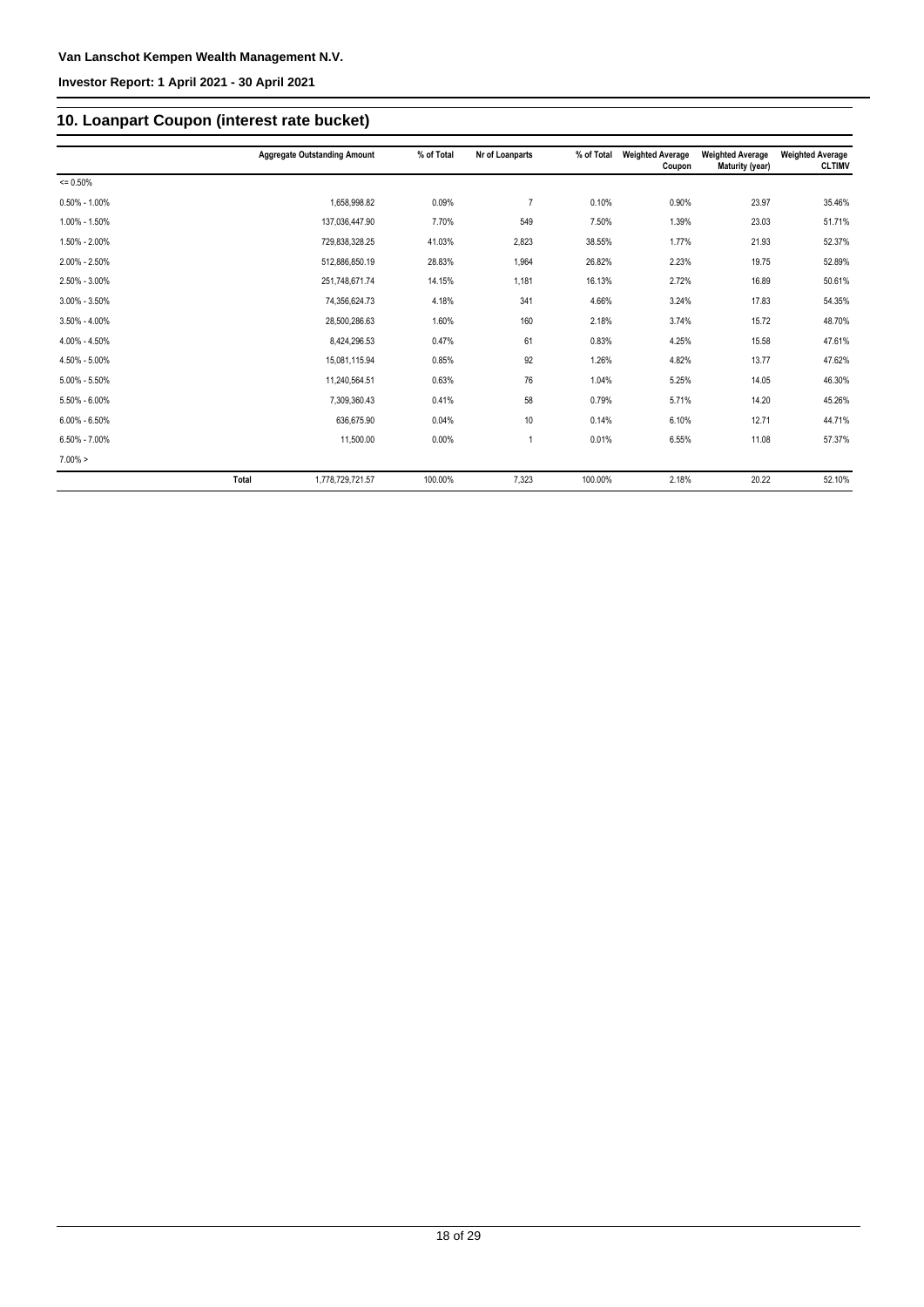## **11. Remaining Interest Rate Fixed Period**

|           | <b>Aggregate Outstanding Amount</b> |                  | % of Total | Nr of Loanparts | % of Total | <b>Weighted Avarage</b><br>Coupon | <b>Weighted Average</b><br><b>Maturity (year)</b> | <b>Weigthed Average</b><br><b>CLTIMV</b> |
|-----------|-------------------------------------|------------------|------------|-----------------|------------|-----------------------------------|---------------------------------------------------|------------------------------------------|
| < 1       |                                     | 60,362,084.95    | 3.39%      | 328             | 4.48%      | 2.19%                             | 13.66                                             | 47.30%                                   |
| $1 - 2$   |                                     | 28,483,843.03    | 1.60%      | 180             | 2.46%      | 2.18%                             | 12.86                                             | 42.93%                                   |
| $2 - 3$   |                                     | 34,360,098.84    | 1.93%      | 209             | 2.85%      | 2.13%                             | 15.09                                             | 44.63%                                   |
| $3 - 4$   |                                     | 68,275,046.52    | 3.84%      | 375             | 5.12%      | 2.55%                             | 17.22                                             | 44.93%                                   |
| $4 - 5$   |                                     | 365,390,636.46   | 20.54%     | 1,761           | 24.05%     | 2.48%                             | 15.65                                             | 45.68%                                   |
| $5 - 6$   |                                     | 179,718,671.73   | 10.10%     | 781             | 10.67%     | 2.22%                             | 17.12                                             | 46.52%                                   |
| $6 - 7$   |                                     | 156,884,424.36   | 8.82%      | 617             | 8.43%      | 2.17%                             | 20.21                                             | 46.51%                                   |
| $7 - 8$   |                                     | 211,420,940.12   | 11.89%     | 702             | 9.59%      | 2.13%                             | 24.17                                             | 56.40%                                   |
| $8 - 9$   |                                     | 185,030,633.19   | 10.40%     | 616             | 8.41%      | 1.86%                             | 24.91                                             | 59.58%                                   |
| $9 - 10$  |                                     | 296,703,165.42   | 16.68%     | 1,002           | 13.68%     | 1.77%                             | 22.47                                             | 58.43%                                   |
| $10 - 11$ |                                     | 2,898,053.69     | 0.16%      | 22              | 0.30%      | 3.04%                             | 17.30                                             | 41.06%                                   |
| $11 - 12$ |                                     | 6,376,252.35     | 0.36%      | 40              | 0.55%      | 2.46%                             | 14.87                                             | 48.35%                                   |
| $12 - 13$ |                                     | 1,930,189.28     | 0.11%      | $10$            | 0.14%      | 3.17%                             | 18.95                                             | 55.33%                                   |
| $13 - 14$ |                                     | 11,062,801.52    | 0.62%      | 56              | 0.76%      | 2.49%                             | 21.64                                             | 50.54%                                   |
| $14 - 15$ |                                     | 38,920,460.05    | 2.19%      | 159             | 2.17%      | 2.69%                             | 19.81                                             | 54.89%                                   |
| $15 - 16$ |                                     | 8,696,245.23     | 0.49%      | 41              | 0.56%      | 2.88%                             | 23.35                                             | 44.75%                                   |
| $16 - 17$ |                                     | 11,114,163.81    | 0.62%      | 44              | 0.60%      | 2.96%                             | 25.22                                             | 48.80%                                   |
| $17 - 18$ |                                     | 18,088,857.72    | 1.02%      | 59              | 0.81%      | 2.82%                             | 26.52                                             | 64.52%                                   |
| $18 - 19$ |                                     | 33,199,932.73    | 1.87%      | 114             | 1.56%      | 2.29%                             | 27.31                                             | 64.26%                                   |
| $19 - 20$ |                                     | 59,813,220.57    | 3.36%      | 207             | 2.83%      | 1.99%                             | 27.83                                             | 65.06%                                   |
| $20 - 21$ |                                     |                  |            |                 |            |                                   |                                                   |                                          |
| $21 - 22$ |                                     |                  |            |                 |            |                                   |                                                   |                                          |
| $22 - 23$ |                                     |                  |            |                 |            |                                   |                                                   |                                          |
| $23 - 24$ |                                     |                  |            |                 |            |                                   |                                                   |                                          |
| $24 - 25$ |                                     |                  |            |                 |            |                                   |                                                   |                                          |
| $25 - 26$ |                                     |                  |            |                 |            |                                   |                                                   |                                          |
| $26 - 27$ |                                     |                  |            |                 |            |                                   |                                                   |                                          |
| $27 - 28$ |                                     |                  |            |                 |            |                                   |                                                   |                                          |
| $28 - 29$ |                                     |                  |            |                 |            |                                   |                                                   |                                          |
| $29 - 30$ |                                     |                  |            |                 |            |                                   |                                                   |                                          |
| $30 > =$  |                                     |                  |            |                 |            |                                   |                                                   |                                          |
|           | <b>Total</b>                        | 1,778,729,721.57 | 100.00%    | 7,323           | 100.00%    | 2.18%                             | 20.22                                             | 52.10%                                   |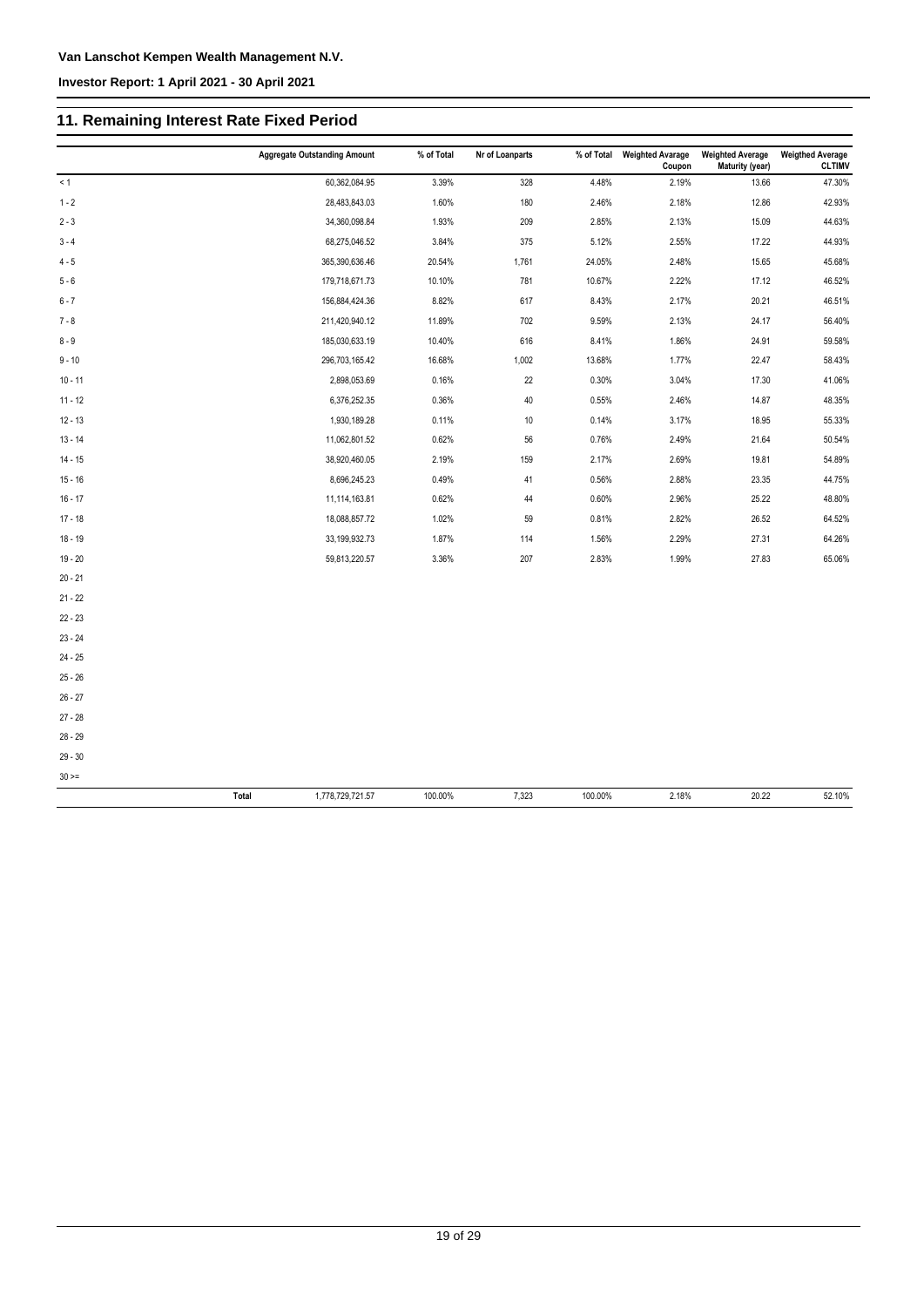**Investor Report: 1 April 2021 - 30 April 2021**

## **12. Interest Payment Type**

|          |       | <b>Aggregate Outstanding Amount</b> | % of Total | Nr of Loanparts | % of Total | <b>Weighted Avarage</b><br>Coupon | <b>Weighted Average</b><br>Maturity (year) | <b>Weigthed Average</b><br><b>CLTIMV</b> |
|----------|-------|-------------------------------------|------------|-----------------|------------|-----------------------------------|--------------------------------------------|------------------------------------------|
| Fixed    |       | 1.761.230.631.55                    | 99.02%     | 7,230           | 98.73%     | 2.18%                             | 20.27                                      | 52.14%                                   |
| Floating |       | 17,499,090.02                       | 0.98%      | 93              | .27%       | 1.93%                             | 15.42                                      | 48.04%                                   |
|          | Total | 1,778,729,721.57                    | 100.00%    | 7,323           | 100.00%    | 2.18%                             | 20.22                                      | 52.10%                                   |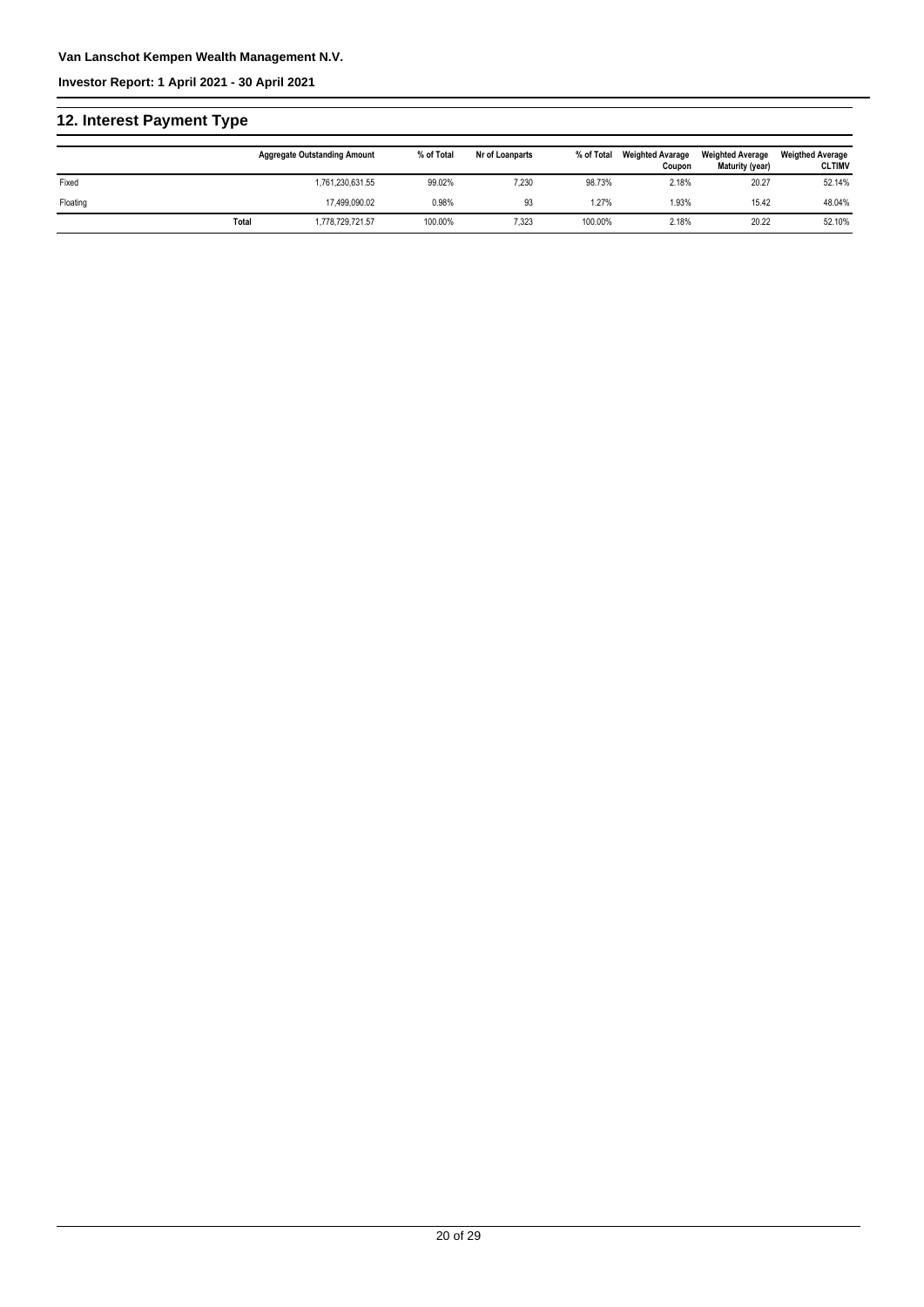**Investor Report: 1 April 2021 - 30 April 2021**

## **13. Property Description**

|                     |       | <b>Aggregate Outstanding Amount</b> | % of Total | Nr of Loans | % of Total | <b>Weighted Avarage</b><br>Coupon | <b>Weighted Average</b><br>Maturity (year) | <b>Weigthed Average</b><br><b>CLTIMV</b> |
|---------------------|-------|-------------------------------------|------------|-------------|------------|-----------------------------------|--------------------------------------------|------------------------------------------|
| Single family house |       | 1,542,637,971.17                    | 86.73%     | 3,164       | 83.86%     | 2.19%                             | 19.87                                      | 52.01%                                   |
| Flat/Condominium    |       | 235.095.470.78                      | 13.22%     | 607         | 16.09%     | 2.11%                             | 22.45                                      | 52.60%                                   |
| Farm                |       | 996.279.62                          | 0.06%      |             | 0.05%      | 1.96%                             | 28.45                                      | 58.71%                                   |
|                     | Total | 1,778,729,721.57                    | 100.00%    | 3,773       | 100.00%    | 2.18%                             | 20.22                                      | 52.10%                                   |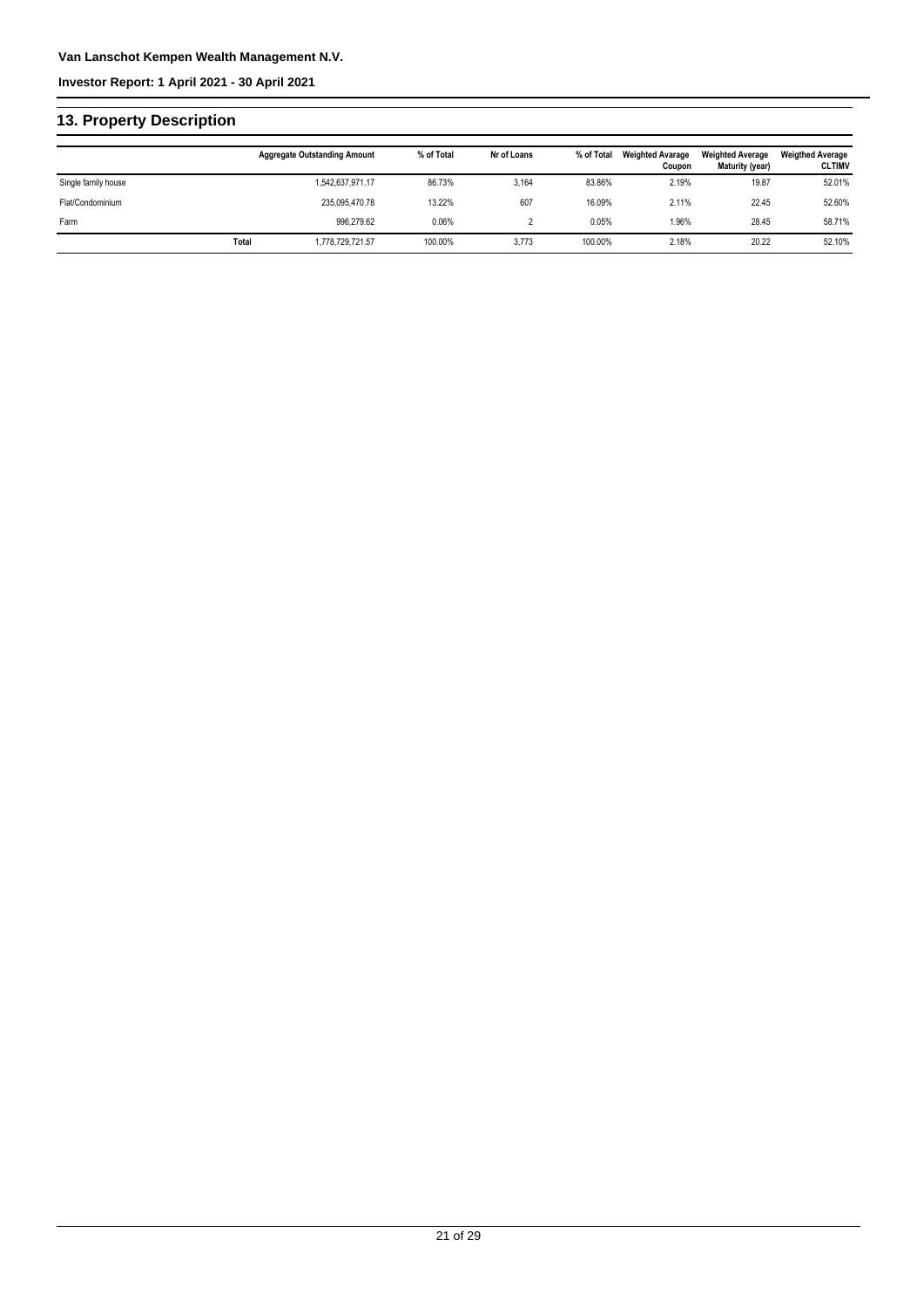## **14. Geographical Distribution (by Province)**

|               |       | <b>Aggregate Outstanding Amount</b> | % of Total | Nr of Loans | % of Total | <b>Weighted Avarage</b><br>Coupon | <b>Weighted Average</b><br>Maturity (year) | <b>Weigthed Average</b><br><b>CLTIMV</b> |
|---------------|-------|-------------------------------------|------------|-------------|------------|-----------------------------------|--------------------------------------------|------------------------------------------|
| Drenthe       |       | 12,430,688.97                       | 0.70%      | 42          | 1.11%      | 2.15%                             | 15.87                                      | 53.59%                                   |
| Flevoland     |       | 15,455,703.71                       | 0.87%      | 48          | 1.27%      | 2.34%                             | 18.54                                      | 46.49%                                   |
| Friesland     |       | 10,908,170.69                       | 0.61%      | 27          | 0.72%      | 2.44%                             | 19.78                                      | 54.87%                                   |
| Gelderland    |       | 146,660,458.36                      | 8.25%      | 364         | 9.65%      | 2.20%                             | 19.80                                      | 53.56%                                   |
| Groningen     |       | 8,176,458.14                        | 0.46%      | 28          | 0.74%      | 2.04%                             | 20.72                                      | 54.24%                                   |
| Limburg       |       | 40,707,735.57                       | 2.29%      | 144         | 3.82%      | 2.37%                             | 16.24                                      | 51.91%                                   |
| Noord-Brabant |       | 258,802,620.15                      | 14.55%     | 637         | 16.88%     | 2.28%                             | 18.10                                      | 53.27%                                   |
| Noord-Holland |       | 629,679,922.58                      | 35.40%     | 1,058       | 28.04%     | 2.09%                             | 22.06                                      | 51.68%                                   |
| Overijssel    |       | 43,132,905.60                       | 2.42%      | 109         | 2.89%      | 2.13%                             | 21.40                                      | 56.76%                                   |
| Utrecht       |       | 248,930,633.46                      | 13.99%     | 510         | 13.52%     | 2.19%                             | 19.80                                      | 51.18%                                   |
| Zeeland       |       | 15,683,196.64                       | 0.88%      | 46          | 1.22%      | 2.35%                             | 17.34                                      | 48.87%                                   |
| Zuid-Holland  |       | 348, 161, 227. 70                   | 19.57%     | 760         | 20.14%     | 2.20%                             | 19.63                                      | 51.66%                                   |
|               | Total | 1,778,729,721.57                    | 100.00%    | 3,773       | 100.00%    | 2.18%                             | 20.22                                      | 52.10%                                   |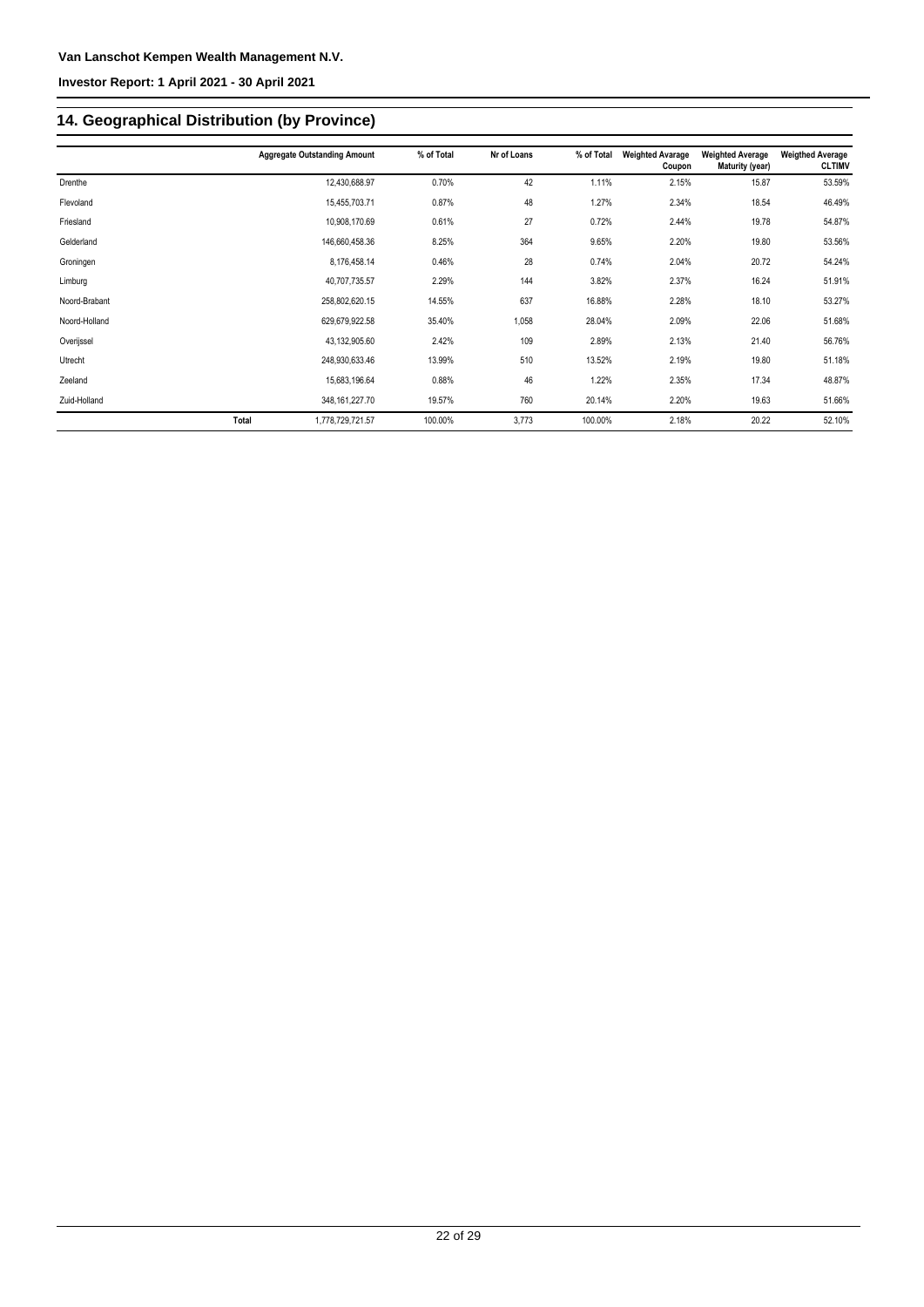#### **Investor Report: 1 April 2021 - 30 April 2021**

| 15. Occupancy  |       |                                     |            |                 |            |                                   |                                            |                                          |
|----------------|-------|-------------------------------------|------------|-----------------|------------|-----------------------------------|--------------------------------------------|------------------------------------------|
|                |       | <b>Aggregate Outstanding Amount</b> | % of Total | Nr of Loanparts | % of Total | <b>Weighted Avarage</b><br>Coupon | <b>Weighted Average</b><br>Maturity (year) | <b>Weigthed Average</b><br><b>CLTIMV</b> |
| Owner Occupied |       | 1,778,729,721.57                    | 100.00%    | 7,323           | 100.00%    | 2.18%                             | 20.22                                      | 52.10%                                   |
|                | Total | 1,778,729,721.57                    | 100.00%    | 7,323           | 100.00%    | 2.18%                             | 20.22                                      | 52.10%                                   |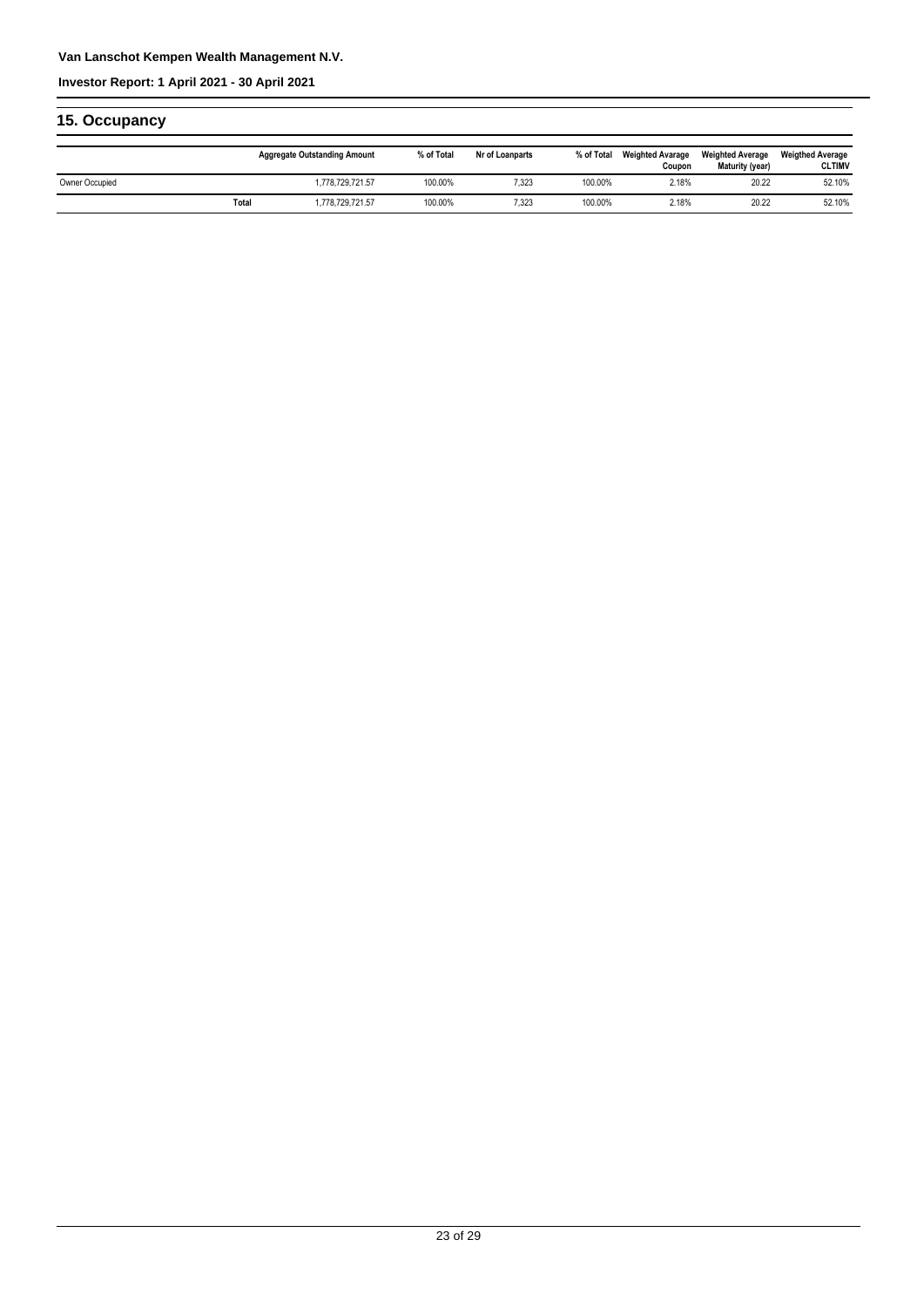## **16. Loanpart Payment Frequency**

|         |              | <b>Aggregate Outstanding Amount</b> | % of Total | Nr of Loanparts | % of Total | <b>Weighted Avarage</b><br>Coupon | <b>Weighted Average</b><br>Maturity (year) | <b>Weigthed Average</b><br><b>CLTIMV</b> |
|---------|--------------|-------------------------------------|------------|-----------------|------------|-----------------------------------|--------------------------------------------|------------------------------------------|
| Monthly |              | 1.778.729.721.57                    | 100.00%    | 7,323           | 100.00%    | 2.18%                             | 20.22                                      | 52.10%                                   |
|         | <b>Total</b> | 1.778.729.721.57                    | 100.00%    | 7,323           | 100.00%    | 2.18%                             | 20.22                                      | 52.10%                                   |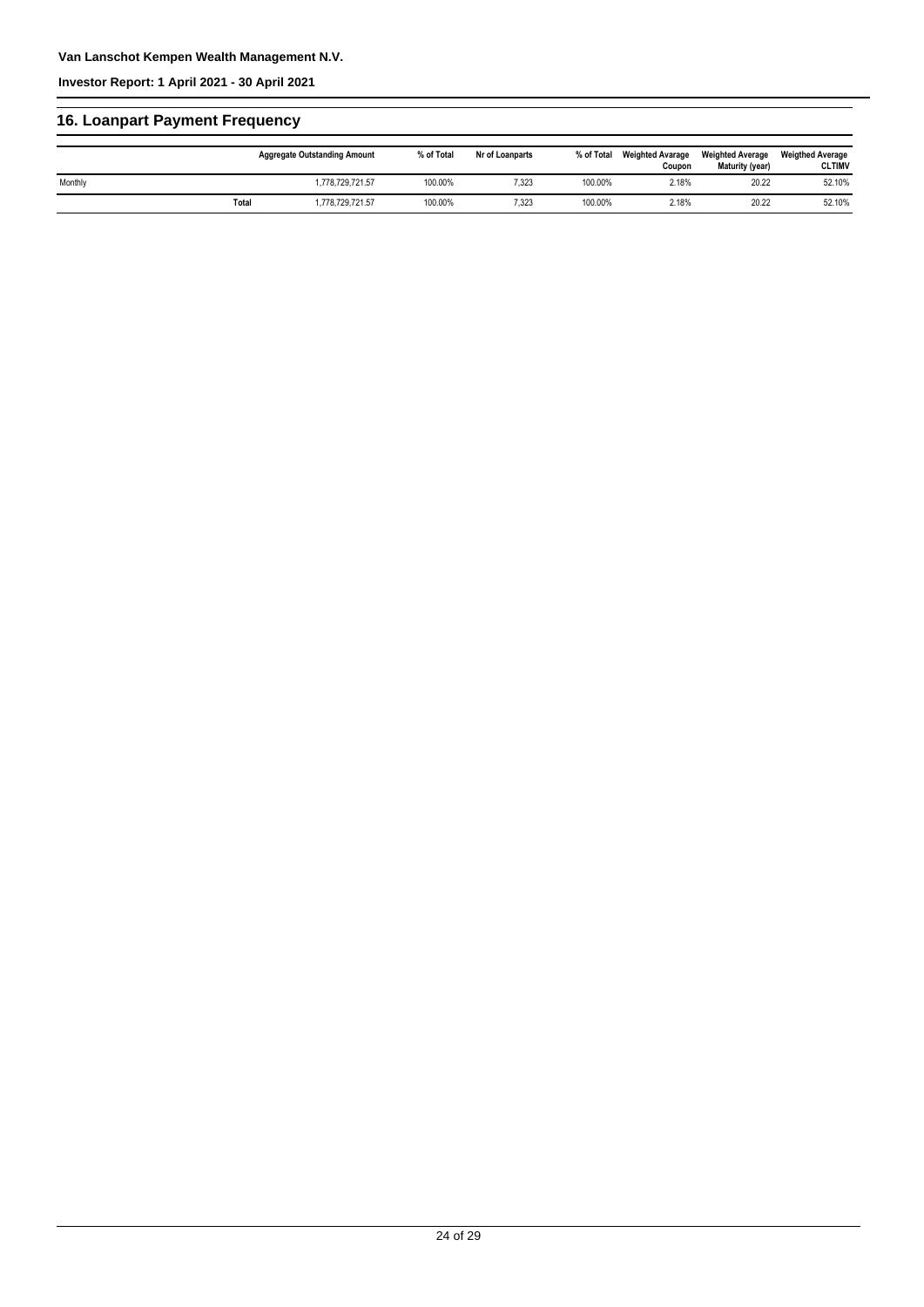**Investor Report: 1 April 2021 - 30 April 2021**

## **17. Guarantee Type (NHG / Non NHG)**

|         |       | <b>Aggregate Outstanding Amount</b> | % of Total | Nr of Loanparts | % of Total | <b>Weighted Avarage</b><br>Coupon | <b>Weighted Average</b><br>Maturity (year) | <b>Weigthed Average</b><br><b>CLTIMV</b> |
|---------|-------|-------------------------------------|------------|-----------------|------------|-----------------------------------|--------------------------------------------|------------------------------------------|
| Non-NHG |       | 1.778.729.721.57                    | 100.00%    | 7,323           | 100.00%    | 2.18%                             | 20.22                                      | 52.10%                                   |
|         | Total | 1.778.729.721.57                    | 100.00%    | 7.323           | 100.00%    | 2.18%                             | 20.22                                      | 52.10%                                   |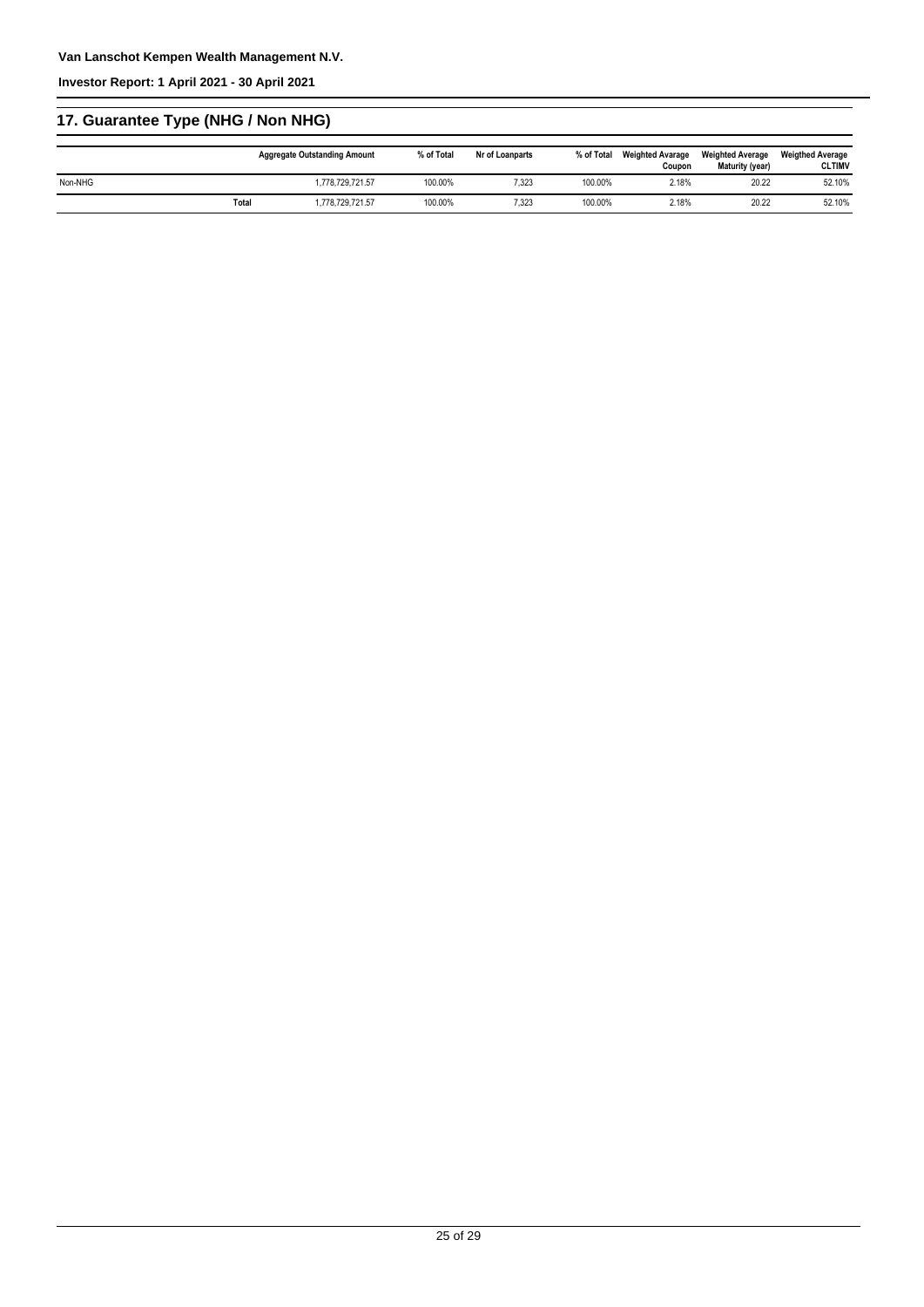### **Glossary**

| Term                                               | <b>Definition / Calculation</b>                                                                                                                                                                                                                                                                                                                                                                                                                                                                                                                                                                                                                                                                                                          |
|----------------------------------------------------|------------------------------------------------------------------------------------------------------------------------------------------------------------------------------------------------------------------------------------------------------------------------------------------------------------------------------------------------------------------------------------------------------------------------------------------------------------------------------------------------------------------------------------------------------------------------------------------------------------------------------------------------------------------------------------------------------------------------------------------|
| Α                                                  | The lower of:<br>(a) The sum of all Adjusted Current Balances of all Mortgage Receivables. The "Adjusted Current Balance" of a Mortgage<br>Receivable is the lower of:<br>(i) The Current Balance of such Mortgage Receivable minus α and<br>(ii) The LTV Cut-Off Percentage of the Indexed Valuation relating to such Mortgage Receivable, minus β and<br>(b) the Asset Percentage of the Current Balance minus $\alpha$ of all Mortgage Receivables;                                                                                                                                                                                                                                                                                   |
| ACT                                                | Asset Cover Test;                                                                                                                                                                                                                                                                                                                                                                                                                                                                                                                                                                                                                                                                                                                        |
| Asset Percentage                                   | 95% or such other percentage figure as is determined from time to time in accordance with the Asset Monitoring Agreement;                                                                                                                                                                                                                                                                                                                                                                                                                                                                                                                                                                                                                |
| Assumed Mortgage Interest Rate                     | The expected mortgage interest rate to be offered by the Servicer (acting on behalf of the CBC) in relation to Mortgage Loans<br>which have an interest rate reset, which interest rate will be notified by the Servicer to the CBC and the Rating Agencies from time<br>to time;                                                                                                                                                                                                                                                                                                                                                                                                                                                        |
| Available liquidity buffer                         | means available liquid assets on reserved accounts of the CBC, plus interest payments and principal repayments from the<br>underlying assets (including derivatives) to which the CBC is contractually entitled for the following six (6) months period                                                                                                                                                                                                                                                                                                                                                                                                                                                                                  |
| В                                                  | The amount of any cash standing to the credit of the CBC Transaction Accounts (other than the Swap Collateral Account and the<br>Construction Account but including any amounts on the Reserve Account);                                                                                                                                                                                                                                                                                                                                                                                                                                                                                                                                 |
| <b>Base Prospectus</b>                             | The Base Prospectus dated 2 September 2020 relating to the issue of the conditional pass-through covered bonds, including any<br>supplement;                                                                                                                                                                                                                                                                                                                                                                                                                                                                                                                                                                                             |
| C                                                  | The aggregate outstanding principal amount of all Transferred Collateral in Substitution Assets and accrued interest thereon which<br>has not been applied in accordance with the Trust Deed. Substitution Assets will be valued on a monthly basis and be taken into<br>account for their mark-tomarket value at a discount based on a methodology notified to the Rating Agencies;                                                                                                                                                                                                                                                                                                                                                     |
| <b>Calculation Date</b>                            | The date falling two business days before each CBC Payment Date;                                                                                                                                                                                                                                                                                                                                                                                                                                                                                                                                                                                                                                                                         |
| <b>CBC Account Bank</b>                            | Societe General S.A., Amsterdam Branch in its capacity as CBC Account Bank under the CBC Account Agreement or its<br>successor;                                                                                                                                                                                                                                                                                                                                                                                                                                                                                                                                                                                                          |
| <b>Construction Account</b>                        | The account maintained by the CBC with the CBC Account Bank to which all amounts corresponding to the aggregate Construction<br>Deposits will be credited;                                                                                                                                                                                                                                                                                                                                                                                                                                                                                                                                                                               |
| <b>Construction Deposit</b>                        | That part of the Mortgage Loan which the relevant Borrower requested to be disbursed into a blocked account held in his name<br>with the Transferor, the proceeds of which can only be applied towards construction of, or improvements to, the relevant Mortgaged<br>Asset:                                                                                                                                                                                                                                                                                                                                                                                                                                                             |
| <b>Credit Rating</b>                               | Credit Ratings of the Notes are assigend by S&P and Fitch;                                                                                                                                                                                                                                                                                                                                                                                                                                                                                                                                                                                                                                                                               |
| <b>Current Balance</b>                             | In relation to an Eligible Receivable at any date, the aggregate (without double counting) of the Net Principal Amount Outstanding;                                                                                                                                                                                                                                                                                                                                                                                                                                                                                                                                                                                                      |
| Current Loan to Indexed Foreclosure Value (CLTIFV) | Calculation: Current Principal Amount Outstanding divided by foreclosure value adjusted for current land registry index<br>("Kadaster");                                                                                                                                                                                                                                                                                                                                                                                                                                                                                                                                                                                                 |
| Current Loan to Indexed Market Value (CLTIMV)      | Calculation: Current Principal Amount Outstanding divided by market value adjusted for current land registry index ("Kadaster");                                                                                                                                                                                                                                                                                                                                                                                                                                                                                                                                                                                                         |
| Current Loan to Original Foreclosure Value (CLTOFV | Calculation: Current Principal Amount Outstanding divided by Original Foreclosure Value                                                                                                                                                                                                                                                                                                                                                                                                                                                                                                                                                                                                                                                  |
| Current Loan to Original Market Value (CLTOMV)     | Calculation: Current Principal Amount Outstanding divided by Original Market Value;                                                                                                                                                                                                                                                                                                                                                                                                                                                                                                                                                                                                                                                      |
| Cut-Off Date                                       | The last day of the month immediately preceding the date on which the Investor Report is published;                                                                                                                                                                                                                                                                                                                                                                                                                                                                                                                                                                                                                                      |
| D                                                  | Not applicable;                                                                                                                                                                                                                                                                                                                                                                                                                                                                                                                                                                                                                                                                                                                          |
| Day Count Convention                               | as set forth in the applicable Final Terms;                                                                                                                                                                                                                                                                                                                                                                                                                                                                                                                                                                                                                                                                                              |
| Deductible Other Claim                             | "Deductible Other Claim" means, in respect of a Mortgage Receivable, zero, in case the sum of the outstanding balance of the<br>Other Claim and Outstanding Principal Amount of such Mortgage Receivable is lower than the Indexed Valuation of the Mortgaged<br>Asset times (1- MVD Assumption) and in all other cases, an amount equal to the lower of (i) the amount by which the sum of the<br>outstanding balance of the Other Claim and the Outstanding Principal Amount of such Mortgage Receivable exceeds the Indexed<br>Valuation of the Mortgaged Asset times (1- MVD Assumption) or (ii) the lower of (a) the outstanding balance of the Other Claim or<br>(b) the Outstanding Principal Amount of such Mortgage Receivable; |
| <b>Deferred Purchase Price</b>                     | Part of the purchase price for the Mortgage Receivables equal to the sum of all Deferred Purchase Price Instalments;                                                                                                                                                                                                                                                                                                                                                                                                                                                                                                                                                                                                                     |
| Documented Minimum OC                              | The Net Outstanding Principal Amount of all Mortgage Receivables, excluding any Defaulted Receivables, plus (b) the Collateral<br>Market Value of all Transferred Collateral in the form of Substitution Assets plus (c) all amounts standing to the balance of the CBC<br>Transaction Accounts, excluding Swap Collateral and excluding amounts standing to the balance of the Construction Account, will<br>always be at least equal to 115% of the aggregate Principal Amount Outstanding of the Covered Bonds at the end of such calendar<br>month all as calculated on the immediately succeeding Calculation Date (the "Asset Cover Test");                                                                                        |
| Е                                                  | Not applicable;                                                                                                                                                                                                                                                                                                                                                                                                                                                                                                                                                                                                                                                                                                                          |
| Estimated Portfolio Interest Income                | On the date with respect to which the Asset Cover Test is determined (i.e. the end of each calendar month), the aggregate amount,<br>as determined by the CBC (or the Administrator on its behalf) (and such estimation, absent manifest error, being final and binding),<br>of future interest receipts on the Mortgage Receivables and future interest income derived from Substitution Assets on such date,<br>and such estimation to be calculated as the sum of: (i) all Fixed Interest L                                                                                                                                                                                                                                           |
| <b>Final Maturity Date</b>                         | as set forth in the applicable Final Terms;                                                                                                                                                                                                                                                                                                                                                                                                                                                                                                                                                                                                                                                                                              |
| First Optional Redemption Date                     | as set forth in the applicable Final Terms;                                                                                                                                                                                                                                                                                                                                                                                                                                                                                                                                                                                                                                                                                              |
| Fixed Interest Loan Payment Amount                 | This means (as determined by the CBC (or the Administrator on its behalf) and such determination, absent manifest error, being<br>final and binding), with respect to each outstanding Mortgage Receivable with a fixed interest rate, the product of (x) the expected<br>weighted average life (expressed in years) of all Mortgage Receivables with a fixed interest rate; and<br>(y) the weighted average interest rate (expressed as a percentage) of all Mortgage Receivables (where upon the interest reset date<br>of such Mortgage Receivable the interest rate is assumed to be reset at the Assumed Mortgage Interest Rate); and (z) the<br>aggregate Outstanding Principal Amount of such Mortgage Receivable;                |
| <b>Further Advances</b>                            | A loan or a further advance to be made to a Borrower under a Mortgage Loan, which is secured by the same security rights;                                                                                                                                                                                                                                                                                                                                                                                                                                                                                                                                                                                                                |
| Index                                              | The index of increases or decreases, as the case may be, of house prices issued by the Dutch Land Registry ("Kadaster") in<br>relation to residential properties in the Netherlands.                                                                                                                                                                                                                                                                                                                                                                                                                                                                                                                                                     |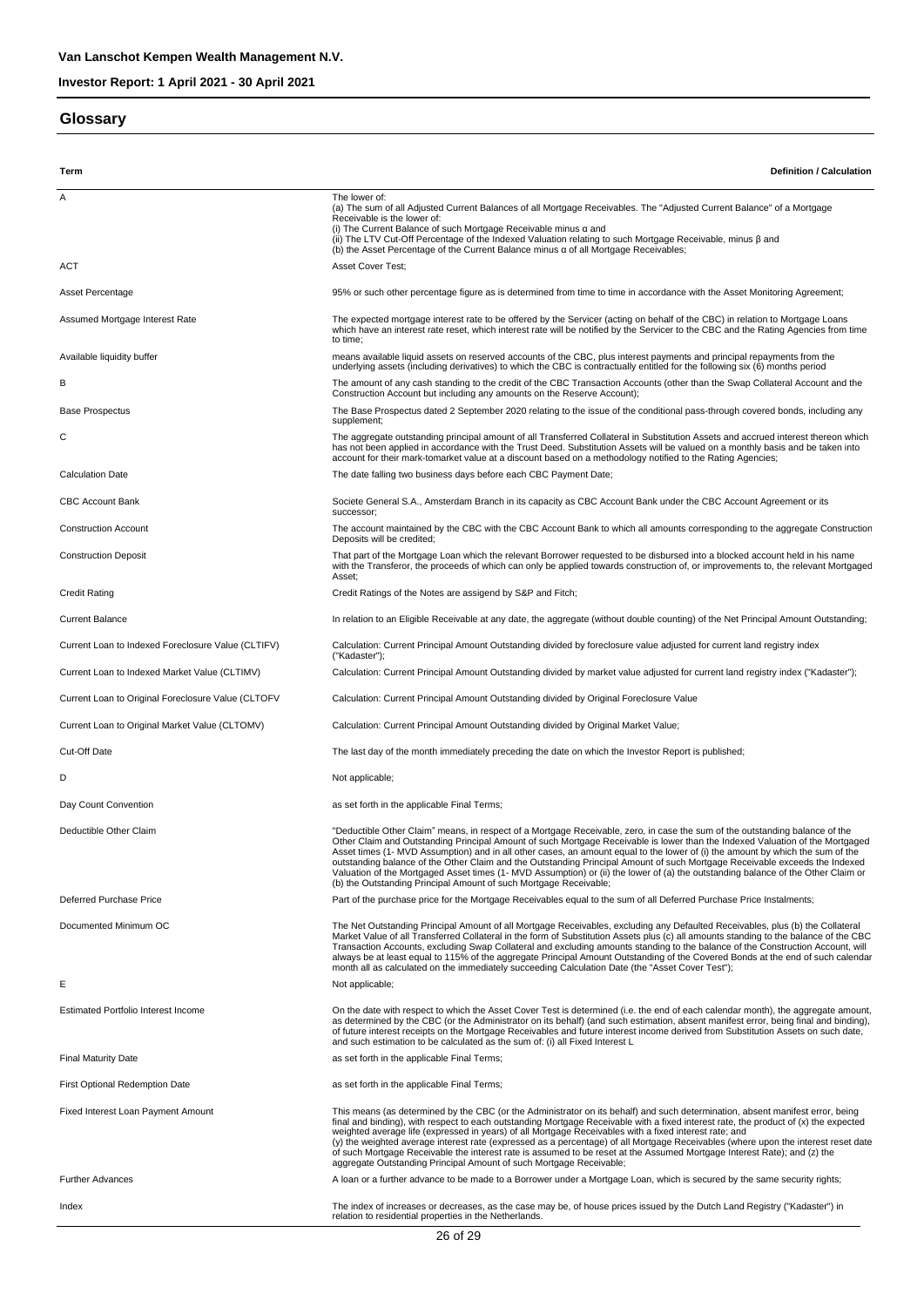| Term                                               | <b>Definition / Calculation</b>                                                                                                                                                                                                                                                                                                                                                                                                                                                                                                                                                                                                                                                                                                                                                                                                                                                                                                                                                                                                                                                                                                                                                                                                                                                                                                                                                                                                                                                                             |
|----------------------------------------------------|-------------------------------------------------------------------------------------------------------------------------------------------------------------------------------------------------------------------------------------------------------------------------------------------------------------------------------------------------------------------------------------------------------------------------------------------------------------------------------------------------------------------------------------------------------------------------------------------------------------------------------------------------------------------------------------------------------------------------------------------------------------------------------------------------------------------------------------------------------------------------------------------------------------------------------------------------------------------------------------------------------------------------------------------------------------------------------------------------------------------------------------------------------------------------------------------------------------------------------------------------------------------------------------------------------------------------------------------------------------------------------------------------------------------------------------------------------------------------------------------------------------|
| Indexed Foreclosure Value                          | The value calculated by indexing the Original Foreclosure Value with a property price index (weighted average of houses and<br>apartments prices), as provided by "Kadaster" for the province where the property is located;                                                                                                                                                                                                                                                                                                                                                                                                                                                                                                                                                                                                                                                                                                                                                                                                                                                                                                                                                                                                                                                                                                                                                                                                                                                                                |
| <b>Indexed Valuation</b>                           | In relation to any Mortgaged Asset at any date means: (a) where the Original Market Value of that Mortgaged Asset is equal to or<br>greater than the Price Indexed Valuation as at that date, the Price Indexed Valuation; or (b) where the Original Market Value of that<br>Mortgaged Asset is less than the Price Indexed Valuation as at that date, the Original Market Value plus 90% (or, if a different<br>percentage is required or sufficient from time to time for the Covered Bonds to qualify as "covered bonds" as defined in the CRD IV<br>and the Issuer wishes to apply such different percentage, then such different percentage) of the difference between the Price<br>Indexed Valuation and the Original Market Value;                                                                                                                                                                                                                                                                                                                                                                                                                                                                                                                                                                                                                                                                                                                                                                   |
| Interest Rate Fixed Period                         | Period for which the current interest rate on the Mortgage Receivable remains unchanged;                                                                                                                                                                                                                                                                                                                                                                                                                                                                                                                                                                                                                                                                                                                                                                                                                                                                                                                                                                                                                                                                                                                                                                                                                                                                                                                                                                                                                    |
| <b>Interest Reseve Required Amount</b>             | The date with respect to which the Asset Cover Test is calculated (i.e. the end of each calendar month), the higher of zero and (i) U<br>plus V minus W on such date; or (ii) such lower amount as long as this will not adversely affect the rating of any Series;                                                                                                                                                                                                                                                                                                                                                                                                                                                                                                                                                                                                                                                                                                                                                                                                                                                                                                                                                                                                                                                                                                                                                                                                                                         |
| Issuer                                             | Van Lanschot Kempen Wealth Management N.V. ("Van Lanschot"), a public company with limited liability (naamloze<br>vennootschap) incorporated under Dutch law, having its statutory seat at 's-Hertogenbosch, the Netherlands;                                                                                                                                                                                                                                                                                                                                                                                                                                                                                                                                                                                                                                                                                                                                                                                                                                                                                                                                                                                                                                                                                                                                                                                                                                                                               |
|                                                    | For each Mortgage Receivable its Current Balance minus the LTV Cut-Off Percentage of its Indexed Valuation provided that if the<br>result is negative, L shall be zero and if the result exceeds $\alpha$ , L shall equal $\alpha$ ;                                                                                                                                                                                                                                                                                                                                                                                                                                                                                                                                                                                                                                                                                                                                                                                                                                                                                                                                                                                                                                                                                                                                                                                                                                                                        |
| Legally Required Minimum OC                        | Means the minimum level of overcollateralization of 5% or such other percentage as may be required from time to time by the CB<br>Regulations. This means that the total outstanding alance of the cover assets in the pool must be 105% of the total amount of<br>outstanding covered bonds (both excluding accrued interest);                                                                                                                                                                                                                                                                                                                                                                                                                                                                                                                                                                                                                                                                                                                                                                                                                                                                                                                                                                                                                                                                                                                                                                             |
| <b>Liquidity Buffer Test</b>                       | Means a monthly check, whether the Available Liquidity Buffer is equal to / or higher than the Required Liquidity Buffer, calculated<br>in accordance with article 40(g) of the Decree on Prudential Rules under the FSA (Besluit prudentiele regels Wft) and annually<br>checked by the Asset Monitor                                                                                                                                                                                                                                                                                                                                                                                                                                                                                                                                                                                                                                                                                                                                                                                                                                                                                                                                                                                                                                                                                                                                                                                                      |
| Loanpart                                           | One or more of the loan parts (leningdelen) of which a Mortgage Loan consists;                                                                                                                                                                                                                                                                                                                                                                                                                                                                                                                                                                                                                                                                                                                                                                                                                                                                                                                                                                                                                                                                                                                                                                                                                                                                                                                                                                                                                              |
| LTV Cut-Off Percentage                             | 80 % for all Mortgage Receivables or such other percentage as may be notified to the Rating Agencies from time to time in respect<br>of the relevant Mortgage Receivables, or such lower percentage as is (a) required from time to time for Covered Bonds to qualify<br>as 'covered bonds' as defined in the Capital Requirements Directive or (b) otherwise determined from time to time in accordance<br>with the Asset Monitoring Agreement;                                                                                                                                                                                                                                                                                                                                                                                                                                                                                                                                                                                                                                                                                                                                                                                                                                                                                                                                                                                                                                                            |
| Market Value                                       | The market value ("marktwaarde") of the relevant Mortgaged Asset based on (a) if available, the most recent valuation by an<br>external valuer, or (b) if no valuation is available, the assessment by the Dutch tax authorities on the basis of the WOZ at the time<br>of application by the Borrower or (ii) in respect of a Mortgaged Asset to be constructed or in construction at the time of application<br>by the Borrower, the construction costs of such Mortgaged Asset plus the purchase price of the relevant building lot, if applicable;                                                                                                                                                                                                                                                                                                                                                                                                                                                                                                                                                                                                                                                                                                                                                                                                                                                                                                                                                      |
| <b>Maturity Date</b>                               | In respect of a Series, the date on which the Covered Bonds of such Series are expected to be redeemed at their Principal Amount<br>Outstanding, as specified in the relevant Final Terms, which date falls no more than 15 years after the Issue Date of such Series.<br>Each Series is due by the Issuer on its respective Maturity Date;                                                                                                                                                                                                                                                                                                                                                                                                                                                                                                                                                                                                                                                                                                                                                                                                                                                                                                                                                                                                                                                                                                                                                                 |
| <b>MVD Assumption</b>                              | The most conservative market value decline assumption as applied by S&P and notified by the Administrator to Fitch in order to<br>achieve a rating (i) of "AAA" or 'AAA' in relation to the first issue of Covered Bonds or (ii) in relation to any subsequent issue of<br>Covered Bonds, equal to the current rating assigned to the outstanding Series of Covered Bonds;                                                                                                                                                                                                                                                                                                                                                                                                                                                                                                                                                                                                                                                                                                                                                                                                                                                                                                                                                                                                                                                                                                                                  |
| Net Outstanding Principal Amount                   | In relation to a Mortgage Receivable, at any date, the Outstanding Principal Amount of the relevant Mortgage Loan less, if it is a<br>Savings Mortgage Loan subject to a Participation, an amount equal to the Participation on such date;                                                                                                                                                                                                                                                                                                                                                                                                                                                                                                                                                                                                                                                                                                                                                                                                                                                                                                                                                                                                                                                                                                                                                                                                                                                                  |
| Nominal OC                                         | The actual overcollateralization which is calculated by dividing (i) the total outstanding balance of the cover assets included in the<br>cover pool by (ii) the total amount of outstanding covered bonds (both excluding accrued interest);                                                                                                                                                                                                                                                                                                                                                                                                                                                                                                                                                                                                                                                                                                                                                                                                                                                                                                                                                                                                                                                                                                                                                                                                                                                               |
| Non NHG Loan                                       | A Mortgage Loan that does not have the benefit of an NHG Guarantee;                                                                                                                                                                                                                                                                                                                                                                                                                                                                                                                                                                                                                                                                                                                                                                                                                                                                                                                                                                                                                                                                                                                                                                                                                                                                                                                                                                                                                                         |
| Original Foreclosure Value                         | The Foreclosure Value as assessed by the relevant Originator at the time of granting the Mortgage Loan or on inflow moment in the<br>pool;                                                                                                                                                                                                                                                                                                                                                                                                                                                                                                                                                                                                                                                                                                                                                                                                                                                                                                                                                                                                                                                                                                                                                                                                                                                                                                                                                                  |
| Original Loan to Original Foreclosure Value OLTOFV | The ratio calculated by dividing the Principal Outstanding Amount of a Mortgage Receivable at origination on inflow moment in the<br>pool by the Original Foreclosure Value;                                                                                                                                                                                                                                                                                                                                                                                                                                                                                                                                                                                                                                                                                                                                                                                                                                                                                                                                                                                                                                                                                                                                                                                                                                                                                                                                |
| Original Loan to Original Market Value (OLTOMV)    | Calculation: Original Principal Outstanding Amount Mortgage Receivable at origination on inflow moment in the pool divided by<br>market value on inflow moment in the pool;                                                                                                                                                                                                                                                                                                                                                                                                                                                                                                                                                                                                                                                                                                                                                                                                                                                                                                                                                                                                                                                                                                                                                                                                                                                                                                                                 |
| Original Market Value                              | "Original Market Value" in relation to any Mortgaged Asset means the foreclosure value (executiewaarde) given to that Mortgaged<br>Asset by the most recent valuation addressed to the<br>Transferor that transferred the relevant Mortgage Receivable to the CBC, divided by 0.837 or such other factor as required from<br>time to time by the applicable rules and regulations or any internal requirement of the Transferor in relation thereto or, as<br>applicable, the market value (marktwaarde) given to that Mortgaged Asset by the most recent valuation addressed to the<br>Transferor that transferred the relevant Mortgage Receivable to the CBC;                                                                                                                                                                                                                                                                                                                                                                                                                                                                                                                                                                                                                                                                                                                                                                                                                                            |
| Originator                                         | Van Lanschot;                                                                                                                                                                                                                                                                                                                                                                                                                                                                                                                                                                                                                                                                                                                                                                                                                                                                                                                                                                                                                                                                                                                                                                                                                                                                                                                                                                                                                                                                                               |
| Performing Loans                                   | Mortgage Loans which are current and therefore do not show any Arrears;                                                                                                                                                                                                                                                                                                                                                                                                                                                                                                                                                                                                                                                                                                                                                                                                                                                                                                                                                                                                                                                                                                                                                                                                                                                                                                                                                                                                                                     |
| Portfolio Weighted Average Life                    | The expected remaining weighted average life (expressed in years) of all Mortgage Receivables and Substitution Assets;                                                                                                                                                                                                                                                                                                                                                                                                                                                                                                                                                                                                                                                                                                                                                                                                                                                                                                                                                                                                                                                                                                                                                                                                                                                                                                                                                                                      |
| Prepayments                                        | Any non-contractual repayments;                                                                                                                                                                                                                                                                                                                                                                                                                                                                                                                                                                                                                                                                                                                                                                                                                                                                                                                                                                                                                                                                                                                                                                                                                                                                                                                                                                                                                                                                             |
| Price Indexed Valuation                            | In relation to any property at any date means the Original Market Value of that property increased or decreased as appropriate by<br>the increase or decrease in the Index since the date of the Original Market Value;                                                                                                                                                                                                                                                                                                                                                                                                                                                                                                                                                                                                                                                                                                                                                                                                                                                                                                                                                                                                                                                                                                                                                                                                                                                                                     |
| <b>Required Liquidity Buffer</b>                   | Means an amount which is such amount as required for covered bonds pursuant to the CB Regulations to meet the obligation<br>regarding interest payments and redemptions (the latter only in case of hard bullet covered bonds) under the covered bonds for the<br>following six (6) months period including senior cost                                                                                                                                                                                                                                                                                                                                                                                                                                                                                                                                                                                                                                                                                                                                                                                                                                                                                                                                                                                                                                                                                                                                                                                     |
| Reserve Account                                    | The CBC shall maintain with the CBC Account Bank an account (the "Reserve Account") to which the Reserve Account Required<br>Amount will be credited (such account together with the CBC Account, the Construction Account and the Swap Collateral Account<br>referred to as the "CBC Transaction Accounts");                                                                                                                                                                                                                                                                                                                                                                                                                                                                                                                                                                                                                                                                                                                                                                                                                                                                                                                                                                                                                                                                                                                                                                                               |
| Reserve Account Required Amount                    | "Reserve Account Required Amount" means the sum of: (a) the higher of: (i) the aggregate of the expected interest payments for<br>each Series for the immediately succeeding three months, as calculated as: (A) if no Swap Agreement has been entered into or if<br>such Swap Agreement has been terminated in relation to a Series (or part thereof), the aggregate amount of the Scheduled Interest<br>due falling in the next following three CBC Payment Periods, or (B) if a Swap Agreement has been entered into in relation to a<br>Series or a part of such Series (which has not been terminated) with a party other than the Issuer, the amount payable by the CBC<br>(or the Issuer on its behalf) pursuant to such Swap Agreement in the three following CBC Payment Periods for such Series prior to<br>netting of any payments thereunder (excluding any Collateral Return Payments as may fall due thereunder), plus, in the case of a<br>partial hedge, any amount described in (A) not covered by such hedge; and (ii) the aggregate of the accrued interest for all Series<br>since the last Interest Payment Date of each respective Series (or in case of the first interest period for a Series, the Issue Date);<br>as calculated on the later to occur of each Calculation Date and the last issue date; and (b) 0.03 per cent. of the Principal Amount<br>Outstanding of the Covered Bonds on such Calculation Date (or, as applicable, such last issue date); and (c) EUR 62,500. |
| Seasoning                                          | Definition: Age of the Mortgage Receivable;<br>Calculation: Current date -/- start date of the Mortgage Receivable. Result is reported in years;                                                                                                                                                                                                                                                                                                                                                                                                                                                                                                                                                                                                                                                                                                                                                                                                                                                                                                                                                                                                                                                                                                                                                                                                                                                                                                                                                            |
| <b>Security Trustee</b>                            | Stichting Security Trustee VL Covered Bond, a foundation("stichting") organised under Dutch Law and established in Amsterdam,<br>the Neterlands;                                                                                                                                                                                                                                                                                                                                                                                                                                                                                                                                                                                                                                                                                                                                                                                                                                                                                                                                                                                                                                                                                                                                                                                                                                                                                                                                                            |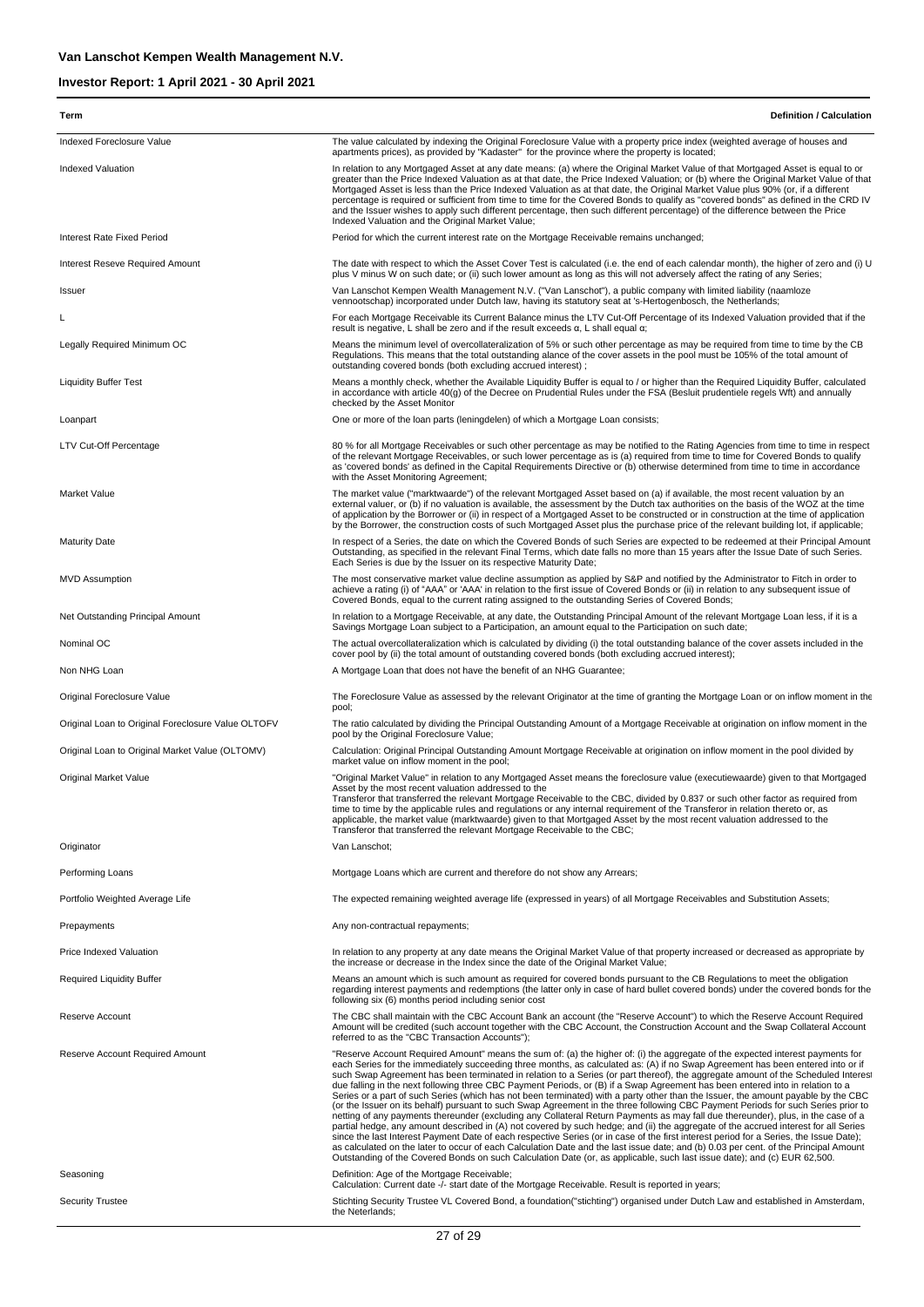| Term                                  | <b>Definition / Calculation</b>                                                                                                                                                                                                                                                                                                                                                                                                                                                                                     |
|---------------------------------------|---------------------------------------------------------------------------------------------------------------------------------------------------------------------------------------------------------------------------------------------------------------------------------------------------------------------------------------------------------------------------------------------------------------------------------------------------------------------------------------------------------------------|
| Selected Mortgage Receivables         | Mortgage Receivables to be sold or refinanced by the CBC pursuant to the terms of the Asset Monitoring Agreement;                                                                                                                                                                                                                                                                                                                                                                                                   |
| Series                                | A Tranche of Covered Bonds together with any further Tranche or Tranches of Covered Bonds expressed to be consolidated and<br>form a single series with the Covered Bonds of the original Tranche and the terms of which are identical (save for the Issue Date<br>and/or the Interest Commencement Date but including as to whether or not the Covered Bonds are listed);                                                                                                                                          |
| Series Weighted Average Life          | The weighted average remaining life (expressed in years) remaining from the relevant date until the relevant Maturity Dates in<br>respect of all outstanding Series;                                                                                                                                                                                                                                                                                                                                                |
| Servicer                              | Van Lanschot:                                                                                                                                                                                                                                                                                                                                                                                                                                                                                                       |
| Set-Off                               | Claim that corresponds to a debt to the same counterparty;                                                                                                                                                                                                                                                                                                                                                                                                                                                          |
| Subordinated Loan Provider            | Van Lanschot:                                                                                                                                                                                                                                                                                                                                                                                                                                                                                                       |
| Substitution Assets Payment Amount    | This means (as determined by the CBC (or the Administrator on its behalf) and such determination, absent manifest error, being<br>final and binding), with respect to each Substitution Asset the sum of the aggregate interest expected to be received up to and<br>including the maturity date of the respective Substitution Asset;                                                                                                                                                                              |
| U                                     | The sum of the aggregate amount of interest payable in respect of all Series of Covered Bonds from the relevant date up to and<br>including the relevant Maturity Date minus any amount of interest to be received under a Portfolio Swap Agreement in connection<br>with a Series of Covered Bonds;                                                                                                                                                                                                                |
| V                                     | The product of: (i) the higher of (a) zero; and (b) the difference between (i) the Portfolio Weighted Average Life and (ii) the Series<br>Weighted Average Life, (ii) the aggregate Principal Amount Outstanding of all Series on the last day of the previous calendar month<br>multiplied by (1 minus the Portfolio Swap Fraction), and (iii) the Weighted Average Series Post Maturity Interest Rate;                                                                                                            |
| Variable Interest Loan Payment Amount | This means (as determined by the CBC (or the Administrator on its behalf) and such determination, absent manifest error, being<br>final and binding), with respect to each outstanding Mortgage Receivable with a variable interest rate, the product of (x) the<br>expected weighted average life (expressed in years) of all Mortgage Loans with a variable interest rate, (y) the Assumed Mortgage<br>Interest Rate; and (z) the aggregate Outstanding Principal Amount of such outstanding Mortgage Receivable; |
| W                                     | The Estimated Portfolio Interest Income;                                                                                                                                                                                                                                                                                                                                                                                                                                                                            |
| Weighted Average Life                 | The estimated average life of the Notes from the Closing Date up to (but excluding) the first Optional Redemption Date based on a<br>Conditional Prepayment Rate ('CPR') of x per cent and the assumption that the Issuer will redeem the notes on the first Optional<br>Redemption Date;                                                                                                                                                                                                                           |
| Weighted Average Maturity             | Definition: The Weighted Average maturity of all Mortgage Receivables held in a Mortgage Backed Security; Calculation:<br>Sumproduct of Current PAO of Mortgage Receivables and Remaining Tenor of Mortgage Receivables divided by the total PAO of<br>all Mortgage Receivables;                                                                                                                                                                                                                                    |
| Х                                     | Not applicable;                                                                                                                                                                                                                                                                                                                                                                                                                                                                                                     |
| Υ                                     | Not applicable;                                                                                                                                                                                                                                                                                                                                                                                                                                                                                                     |
| Ζ                                     | An amount equal to the Interest Reserve Required Amount;                                                                                                                                                                                                                                                                                                                                                                                                                                                            |
| α                                     | for each Mortgage Receivable the lower of its Current Balance and the sum of elements (i) to (vi) in accordance with section 15<br>page 163 of the Base Prospectus, to the extent applicable to it;                                                                                                                                                                                                                                                                                                                 |
| ß                                     | For each Mortgage Receivable the lower of (i) the LTV Cut-Off Percentage of its Indexed Valuation and (ii) minus L;                                                                                                                                                                                                                                                                                                                                                                                                 |